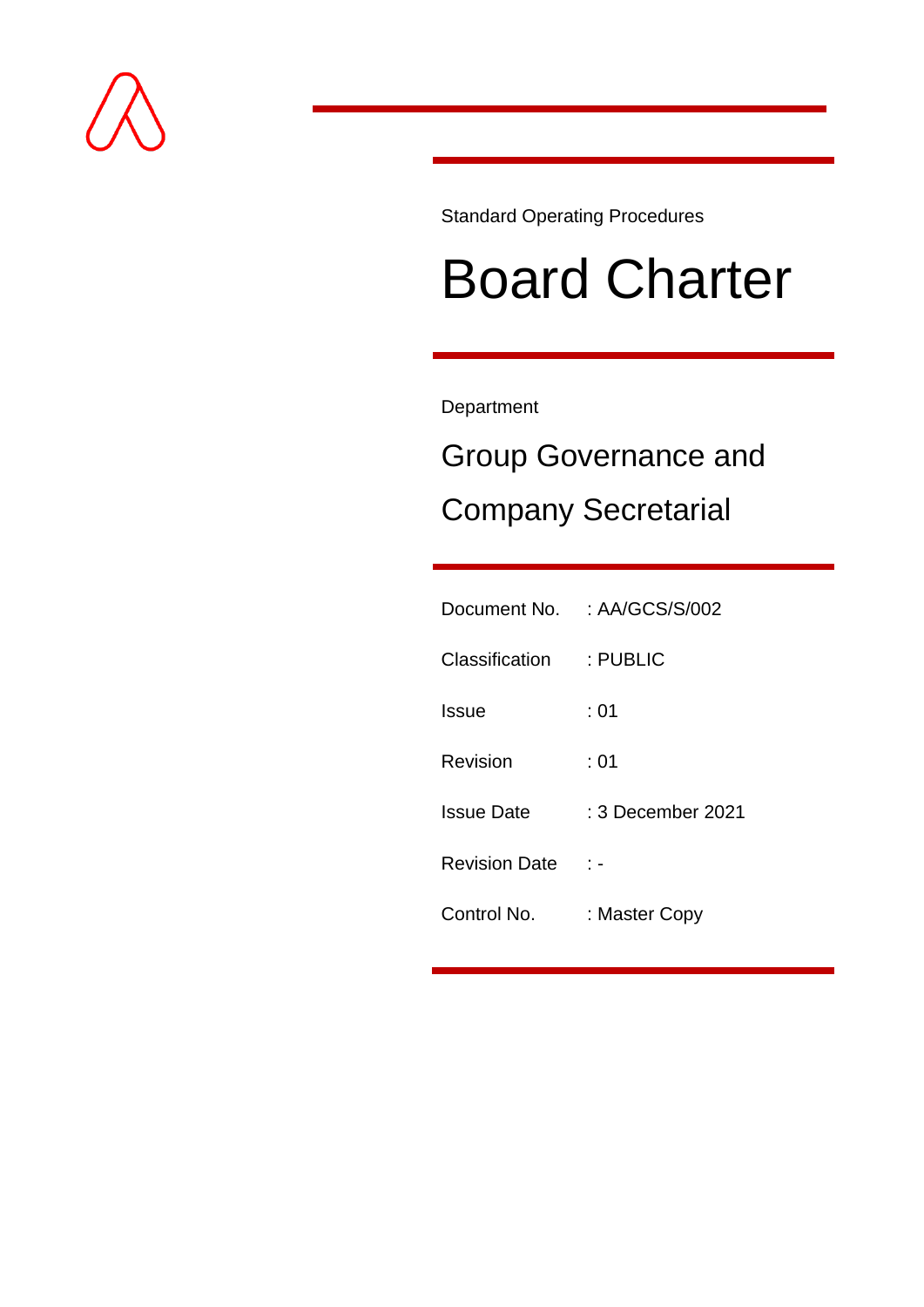#### **© 2021 CAPITAL A BERHAD All rights reserved.**

Information contained in this document is the property of Capital A Berhad (formerly known as AirAsia Group Berhad) ("**Capital A**") and is disclosed in confidence to all employees from Capital A as well as authorised persons stated in the Distribution Control List of this document.

No part of this publication may be reproduced, distributed or transmitted in any form or by any means, including photocopying, recording or any other electronic or mechanical methods, without the express written permission of Capital A, except in the case of noncommercial uses permitted under copyrights law. The use of the information extracted from this document for the purpose of developing promotional or educational materials ("**Materials**") is allowed, provided that the Materials are developed by the document owner in Capital A or anyone authorised by the document owner in Capital A.

For permission requests, kindly write to the relevant Document Control Centre, addressed "*Attention: OQA Document Control Centre*," at the following address:

*Capital A Berhad (formerly known as AirAsia Group Berhad), RedQ, Jalan Pekeliling 5, Lapangan Terbang Antarabangsa Kuala Lumpur (klia2), 64000 KLIA, Selangor Darul Ehsan, Malaysia.*

#### Authority: Group Governance and Company Secretarial, Capital A Berhad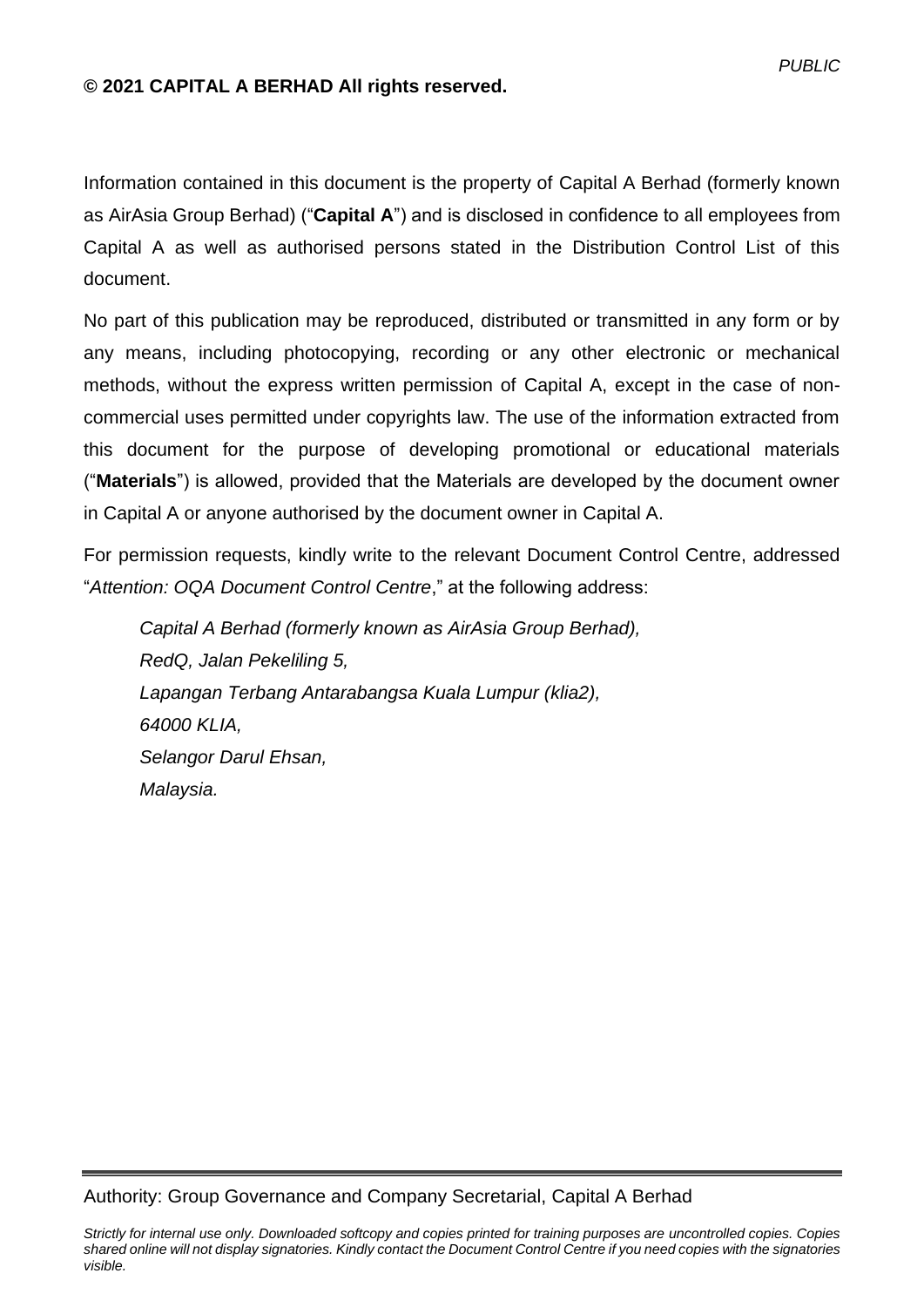

**Board Charter Issue 01 Revision 01 03 December 2021 Approval for Capital A**

# **Prepared By**

……………………………….

**Moo Kin Yew** Manager, Governance & Company **Secretarial** Capital A Berhad (formerly known as AirAsia Group Berhad)

……………………………….

**Ruthrainee Karthigesu** Assistant Manager, Governance & Company Secretarial Capital A Berhad (formerly known as AirAsia Group Berhad)

# **Reviewed by**

………………………… **Tharumalingam a/l Kanagalingam**

Group Chief Executive Officer AirAsia Aviation Limited

**Harminder Singh a/l Jaila Singh** Head Group Company Secretary and Managing Counsel Capital A Berhad (formerly known as AirAsia Group Berhad)

……………………………….

#### …………………………………………………… **Amal Rakibi**

Chief Legal Officer Group Legal Capital A Berhad (formerly known as AirAsia Group Berhad)

# **Approved by**

# BOARD OF DIRECTORS OF CAPITAL A BERHAD (FORMERLY KNOWN AS AIRASIA GROUP BERHAD)

Approval Date: 29 December 2021

Approval Reference: Directors' Written Resolution dated 29 December 2021

Authority: Group Governance and Company Secretarial, Capital A Berhad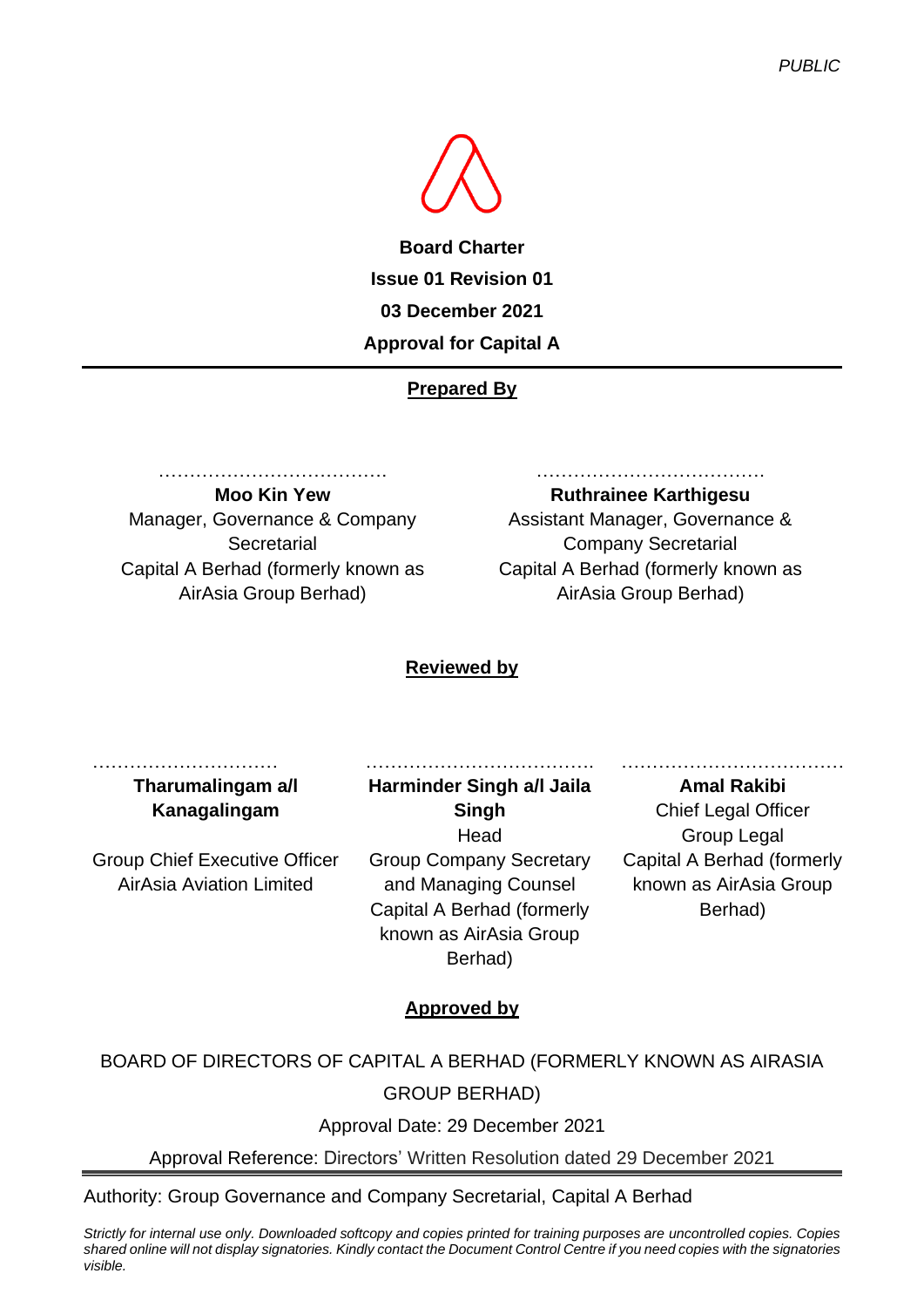*PUBLIC*

# INTENTIONALLY LEFT BLANK

Authority: Group Governance and Company Secretarial, Capital A Berhad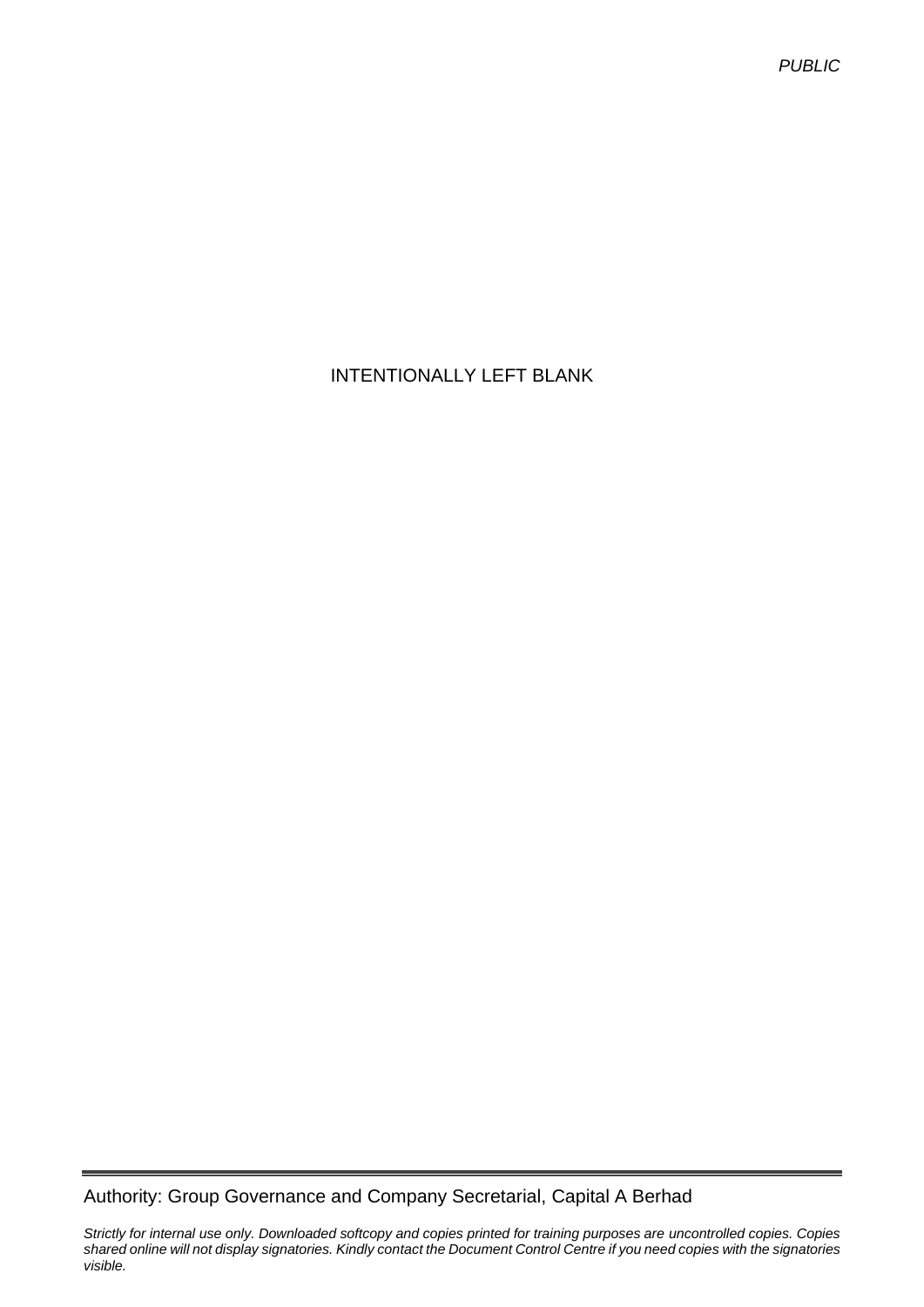|                  |                         |          | Doc. No. AA/GCS/S/002 |
|------------------|-------------------------|----------|-----------------------|
| $\sqrt{\lambda}$ | <b>Board Charter</b>    | Date     | 3 Dec 21              |
|                  | <b>Revision History</b> | Issue 01 | Rev 01                |
|                  |                         | Page     |                       |

#### <span id="page-4-0"></span>**REVISION HISTORY**

Revision History records the trail of revisions made to the SOP, the reason of the revisions and the tracking of Process Change Request (PCR) submitted by the Process Owner. Revision History is the responsibility of Document Control Centre to ensure all SOP revisions are justified and documented in accordance to proper document control procedures.

| <b>Issue</b><br>No. | Rev.<br>No. | PCR No.        | <b>Date</b> | <b>Effective Date</b> | <b>Reason for Revision</b>                                                                                                                                                                                               |
|---------------------|-------------|----------------|-------------|-----------------------|--------------------------------------------------------------------------------------------------------------------------------------------------------------------------------------------------------------------------|
| 01                  | 00          | OQA/PCR/21/135 | 16 Jun 21   | 17 Jun 21             | The Document No.<br>AA/LGL/S/007, Issue<br>01 Revision 00 should<br>be obsolete once this<br>document is effective.<br>Kindly note that the<br>new Document No.<br>AA/GCS/S/001 has<br>superseded the<br>previous issue. |
| 01                  | 01          |                | 3 Dec 21    | 29 Dec 2021           |                                                                                                                                                                                                                          |
|                     |             |                |             |                       |                                                                                                                                                                                                                          |

# Authority: Group Governance and Company Secretarial, Capital A Berhad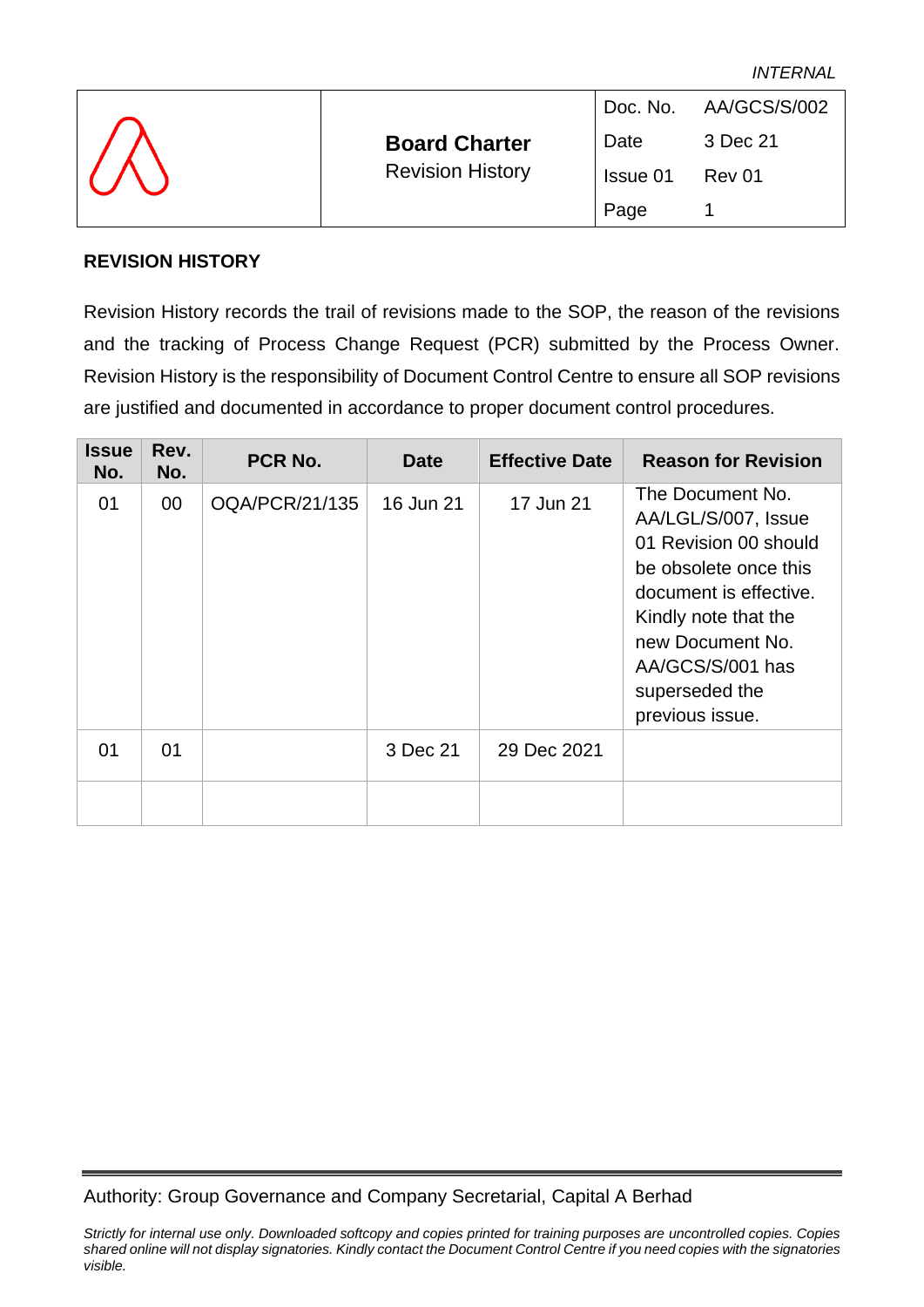|                  |                            |          | Doc. No. AA/GCS/S/001 |
|------------------|----------------------------|----------|-----------------------|
|                  | <b>Board Charter</b>       | Date     | 3 Dec 21              |
| $\sqrt{\lambda}$ | <b>Revision Highlights</b> | Issue 01 | Rev 01                |
|                  |                            | Page     |                       |

#### <span id="page-5-0"></span>**REVISION HIGHLIGHTS**

All changes recorded in this Revision Highlight will be for the latest revision only. Each change listed below will be highlighted with a Change Bar.

| Type of Change: |           | Addition                 | ⊗<br>Revision<br><b>Deletion</b><br>Δ |
|-----------------|-----------|--------------------------|---------------------------------------|
| Page No.        | Item. No. | <b>Type of</b><br>Change | <b>Description of Changes</b>         |
| n/a             |           |                          |                                       |
|                 |           |                          |                                       |

Authority: Group Governance and Company Secretarial, Capital A Berhad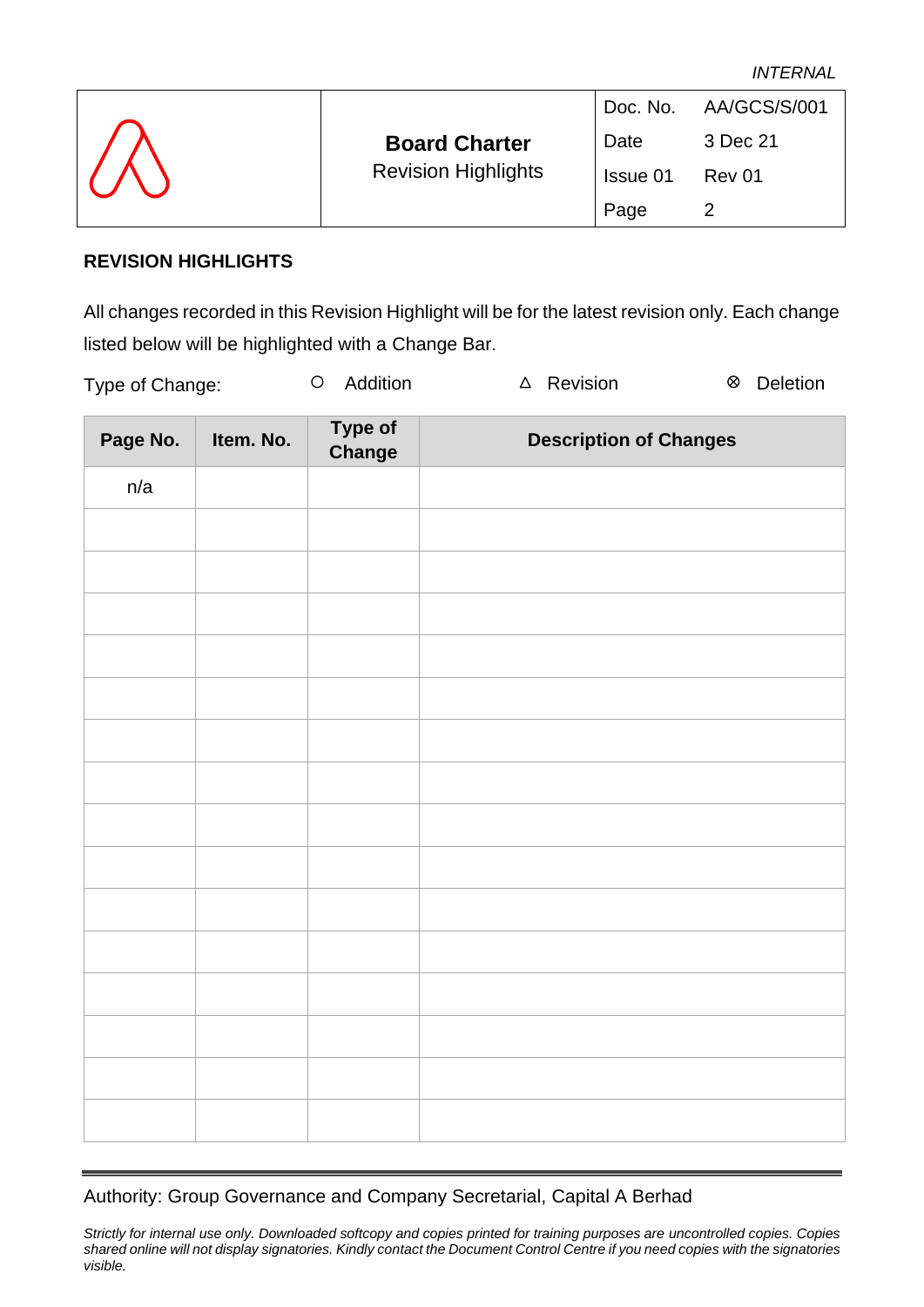|                    |                                  |          | Doc. No. AA/GCS/S/001 |
|--------------------|----------------------------------|----------|-----------------------|
| $\sqrt{\triangle}$ | <b>Board Charter</b>             | Date     | 3 Dec 21              |
|                    | <b>Distribution Control List</b> | Issue 01 | Rev 01                |
|                    |                                  | Page     |                       |

#### <span id="page-6-0"></span>**DISTRIBUTION CONTROL LIST**

The Control No. in the Distribution Control List are defined with the following codes:

 $A =$  Aircraft, S = Station, P = Personnel, G = External Ground Handler, X = Other External

| <b>Holder</b>                                                                                             | <b>Location</b> | <b>Control No.</b> | <b>Medium</b> |
|-----------------------------------------------------------------------------------------------------------|-----------------|--------------------|---------------|
| <b>Document Control Centre</b>                                                                            | <b>KUL</b>      | <b>Master Copy</b> | Hardcopy      |
| Board of Directors, Capital A Berhad (formerly<br>known as AirAsia Group Berhad)                          | <b>KUL</b>      | <b>RedDocs</b>     | Softcopy      |
| Group Governance and Company Secretarial,<br>Capital A Berhad (formerly known as AirAsia Group<br>Berhad) | <b>KUL</b>      | <b>RedDocs</b>     | Softcopy      |
| Head of People and Culture, Capital A Berhad<br>(formerly known as AirAsia Group Berhad)                  | <b>KUL</b>      | <b>RedDocs</b>     | Softcopy      |
|                                                                                                           |                 |                    |               |
|                                                                                                           |                 |                    |               |
|                                                                                                           |                 |                    |               |
|                                                                                                           |                 |                    |               |
|                                                                                                           |                 |                    |               |
|                                                                                                           |                 |                    |               |
|                                                                                                           |                 |                    |               |
|                                                                                                           |                 |                    |               |
|                                                                                                           |                 |                    |               |

Authority: Group Governance and Company Secretarial, Capital A Berhad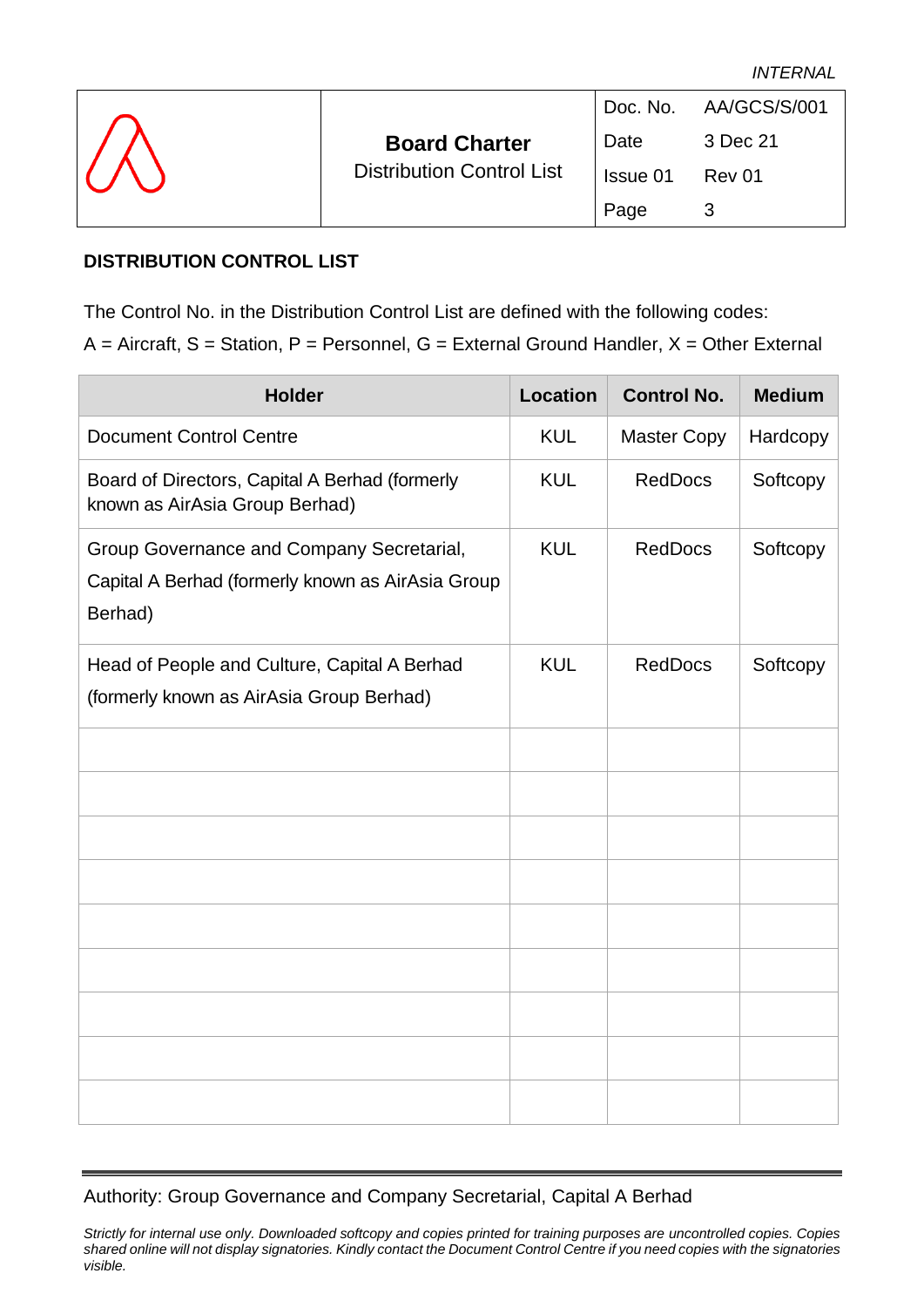|  |                         |          | Doc. No. AA/GCS/S/001 |
|--|-------------------------|----------|-----------------------|
|  | <b>Board Charter</b>    | Date     | 3 Dec 21              |
|  | <b>Table of Content</b> | Issue 01 | Rev 01                |
|  |                         | Page     |                       |

# <span id="page-7-0"></span>**TABLE OF CONTENT**

| 1.0 |     |                                                           |
|-----|-----|-----------------------------------------------------------|
| 2.0 |     |                                                           |
| 3.0 |     |                                                           |
|     | 3.1 |                                                           |
| 4.0 |     |                                                           |
| 5.0 |     |                                                           |
| 6.0 |     |                                                           |
|     | 6.1 |                                                           |
|     | 6.2 |                                                           |
|     | 6.3 |                                                           |
|     | 6.4 |                                                           |
|     | 6.5 |                                                           |
|     | 6.6 |                                                           |
|     | 6.7 |                                                           |
|     | 6.8 |                                                           |
| 7.0 |     |                                                           |
| 8.0 |     | DIRECTOR ACCESS TO MANAGEMENT AND INDEPENDENT ADVISORS 24 |
| 9.0 |     |                                                           |

# Authority: Group Governance and Company Secretarial, Capital A Berhad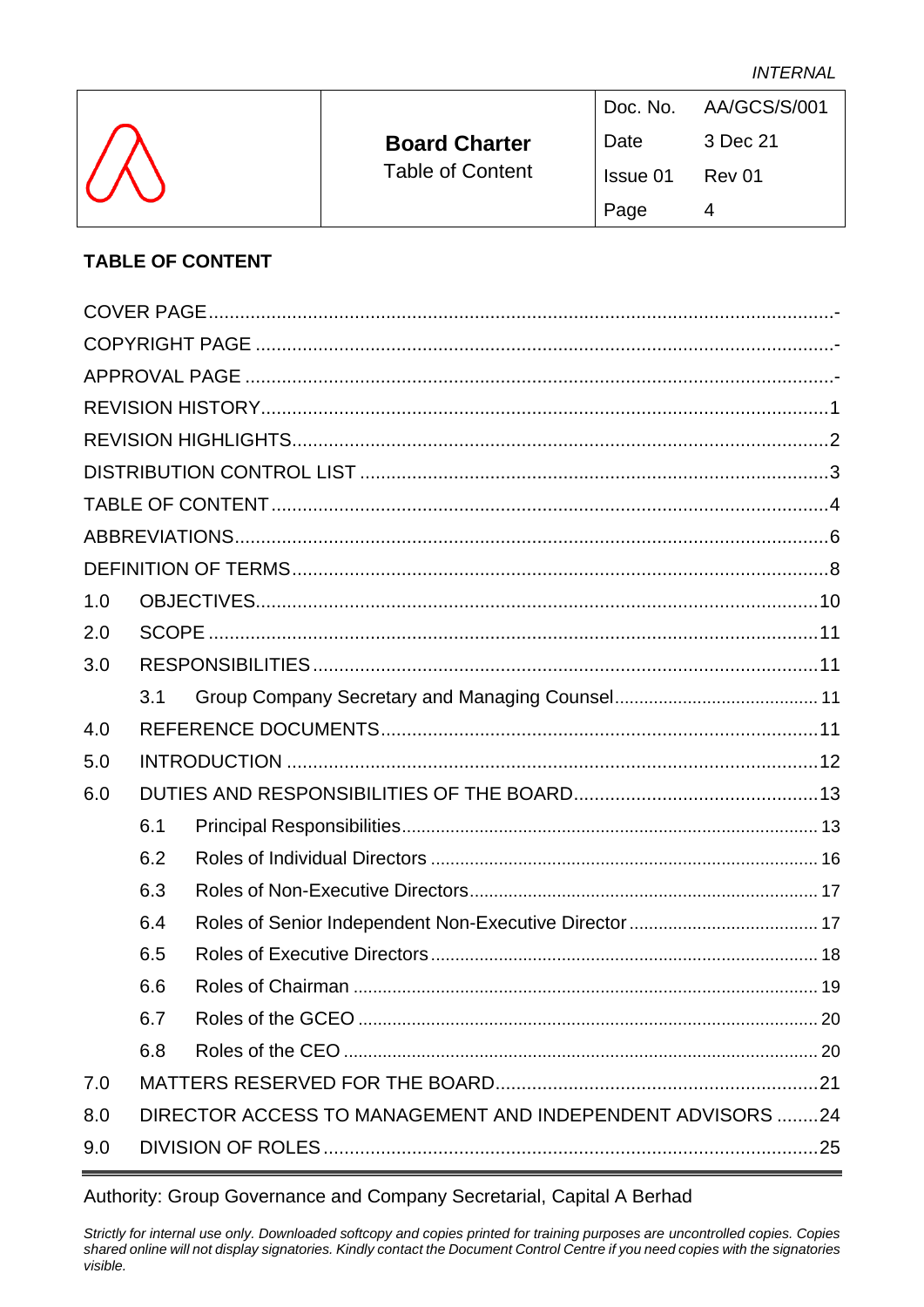|                         |          | Doc. No. AA/GCS/S/001 |
|-------------------------|----------|-----------------------|
| <b>Board Charter</b>    | Date     | 3 Dec 21              |
| <b>Table of Content</b> | Issue 01 | Rev 01                |
|                         | Page     | 5                     |
|                         |          |                       |

| 10.0 |                                                      |  |
|------|------------------------------------------------------|--|
| 11.0 |                                                      |  |
| 12.0 |                                                      |  |
| 13.0 |                                                      |  |
| 14.0 | CONSULTATION PRIOR TO EXTERNAL APPOINTMENTS 31       |  |
| 15.0 |                                                      |  |
| 16.0 |                                                      |  |
| 17.0 |                                                      |  |
| 18.0 |                                                      |  |
| 19.0 |                                                      |  |
| 20.0 |                                                      |  |
| 21.0 |                                                      |  |
| 22.0 |                                                      |  |
| 23.0 | NEW DIRECTOR ORIENTATION AND CONTINUOUS EDUCATION36  |  |
| 24.0 |                                                      |  |
| 25.0 | PERFORMANCE MEASURES AND NON-CONFORMANCE CRITERIA 36 |  |
| 26.0 |                                                      |  |

Authority: Group Governance and Company Secretarial, Capital A Berhad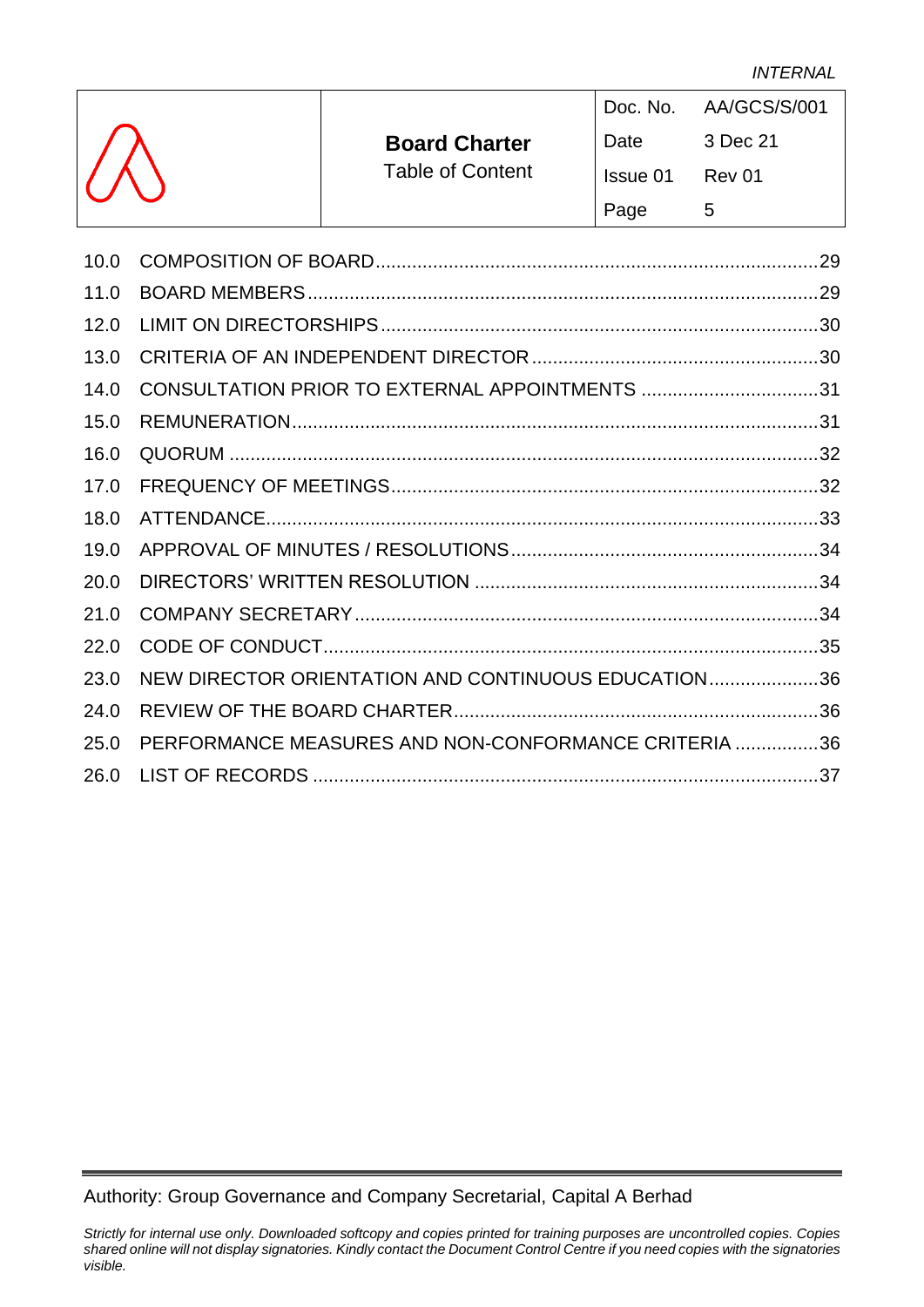|                  |                      |          | Doc. No. AA/GCS/S/001 |
|------------------|----------------------|----------|-----------------------|
|                  | <b>Board Charter</b> | Date     | 3 Dec 21              |
| $\sqrt{\Lambda}$ | Abbreviations        | Issue 01 | Rev 01                |
|                  |                      | Page     | 6                     |

# <span id="page-9-0"></span>**ABBREVIATIONS**

| <b>Abbreviation</b> | <b>Full Term</b>                                                      |
|---------------------|-----------------------------------------------------------------------|
| AAA                 | AirAsia Aviation Group Limited (Labuan)                               |
| <b>AAD</b>          | AirAsia Digital Sdn. Bhd.                                             |
| Capital A           | Capital A Berhad (formerly known as AirAsia Group Berhad)             |
| <b>AC</b>           | <b>Audit Committee</b>                                                |
| <b>CA</b>           | Companies Act, 2016                                                   |
| <b>CEO</b>          | <b>Chief Executive Officer</b>                                        |
| <b>CMSA</b>         | Capital Markets and Services Act 2007                                 |
| <b>CPCO</b>         | Chief People & Culture Officer                                        |
| <b>ED</b>           | <b>Executive Director</b>                                             |
| <b>ESG</b>          | Environmental, Social and Governance factors that measure the ethical |
|                     | impact and sustainability in a company                                |
| <b>GCEO</b>         | <b>Group Chief Executive Officer</b>                                  |
| <b>CFO</b>          | <b>Chief Financial Officer</b>                                        |
| <b>GIAD</b>         | Group Internal Audit Department                                       |
| <b>GSD</b>          | <b>Group Sustainability Department</b>                                |
| <b>KUL</b>          | <b>IATA Code for Kuala Lumpur</b>                                     |
| <b>LOA</b>          | <b>Limits of Authority</b>                                            |
| <b>MAP</b>          | <b>Mandatory Accreditation Programme</b>                              |
| <b>MCCG</b>         | Malaysian Code on Corporate Governance 2021                           |

# Authority: Group Governance and Company Secretarial, Capital A Berhad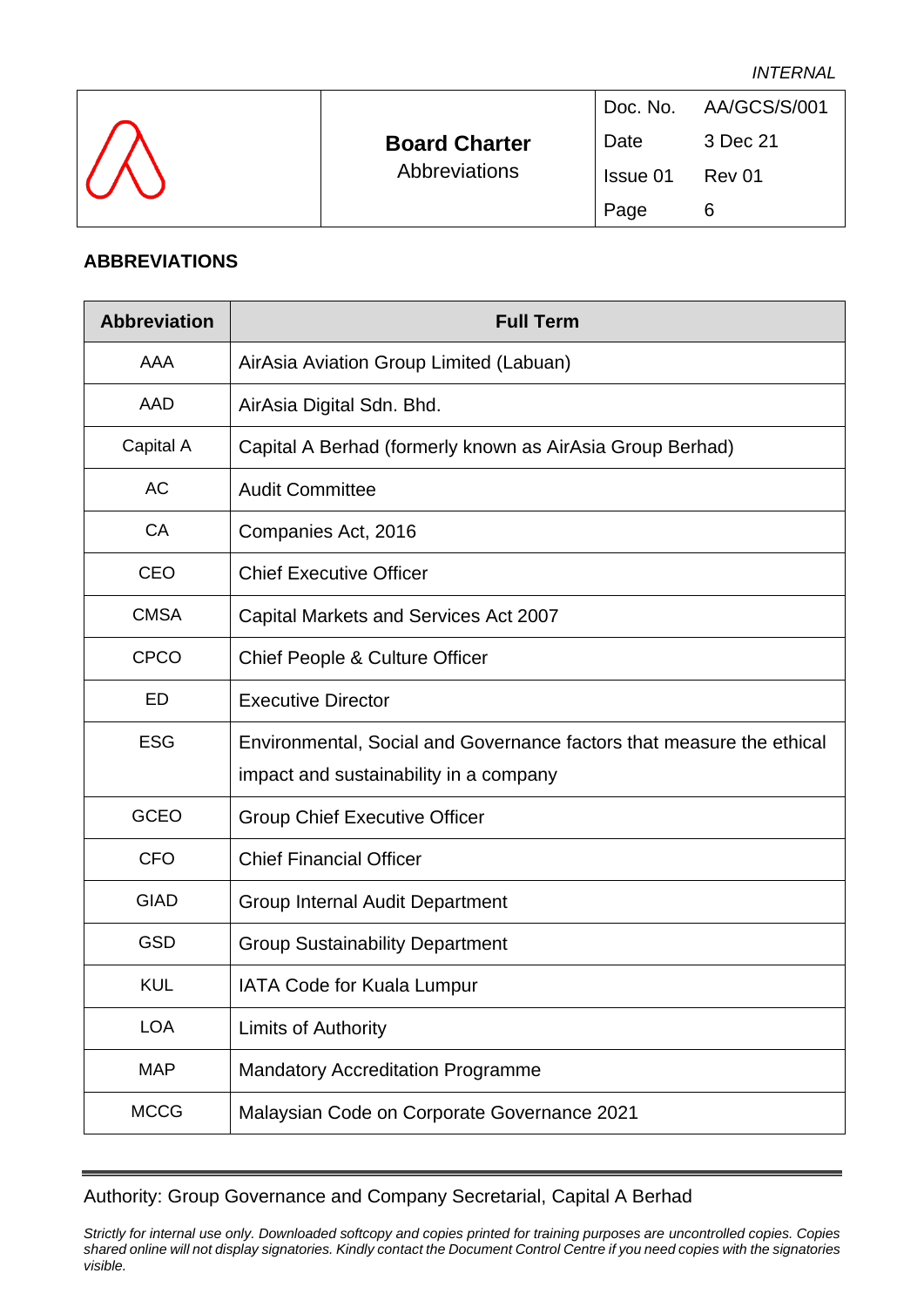|            |                      |          | Doc. No. AA/GCS/S/001 |
|------------|----------------------|----------|-----------------------|
|            | <b>Board Charter</b> | Date     | 3 Dec 21              |
| $\sqrt{ }$ | Abbreviations        | Issue 01 | Rev 01                |
|            |                      | Page     |                       |

| <b>Abbreviation</b> | <b>Full Term</b>                                                     |
|---------------------|----------------------------------------------------------------------|
| <b>MMLR</b>         | Main Market Listing Requirements of Bursa Malaysia Securities Berhad |
| <b>NED</b>          | <b>Non-Executive Director</b>                                        |
| <b>NRC</b>          | Nomination and Remuneration Committee                                |
| <b>OQA</b>          | <b>Operational Quality Assurance</b>                                 |
| <b>PAC</b>          | People & Culture Department                                          |
| <b>PCR</b>          | <b>Process Change Request</b>                                        |
| <b>SRMC</b>         | Sustainability & Risk Management Committee                           |
| <b>RMD</b>          | <b>Risk Management Department</b>                                    |
| <b>RPT</b>          | <b>Related Party Transactions</b>                                    |
| <b>SID</b>          | Senior Independent Non-Executive Director of Capital A               |
| <b>SOP</b>          | <b>Standard Operating Procedures</b>                                 |
| <b>SRB</b>          | <b>Safety Review Board</b>                                           |
| TOR                 | <b>Terms of Reference</b>                                            |

Authority: Group Governance and Company Secretarial, Capital A Berhad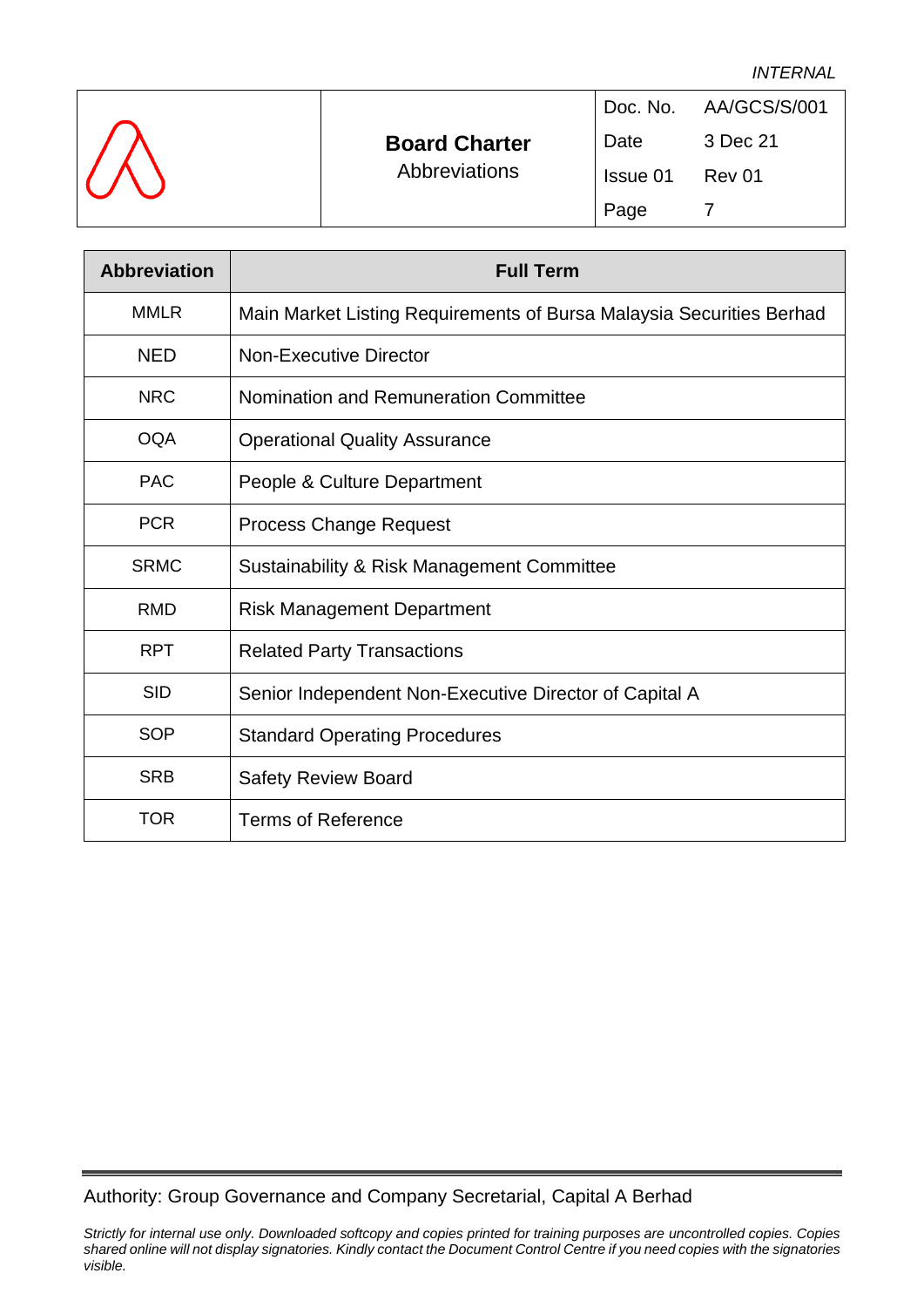|                  |                            |          | Doc. No. AA/GCS/S/001 |
|------------------|----------------------------|----------|-----------------------|
| $\sqrt{\lambda}$ | <b>Board Charter</b>       | Date     | 3 Dec 21              |
|                  | <b>Definition of Terms</b> | Issue 01 | <b>Rev 01</b>         |
|                  |                            | Page     | 8                     |

#### <span id="page-11-0"></span>**DEFINITION OF TERMS**

| <b>Term</b>                                    | <b>Definition</b>                                                                                                                                                                                                                                                            |
|------------------------------------------------|------------------------------------------------------------------------------------------------------------------------------------------------------------------------------------------------------------------------------------------------------------------------------|
| <b>AAA Group</b>                               | AAA and all its subsidiaries.                                                                                                                                                                                                                                                |
| <b>AAD Group</b>                               | AAD and all its subsidiaries.                                                                                                                                                                                                                                                |
| <b>AirAsia or Group</b>                        | Capital A and all subsidiaries.                                                                                                                                                                                                                                              |
| <b>Board</b>                                   | Board of Directors.                                                                                                                                                                                                                                                          |
| <b>Board Assessment</b>                        | An evaluation on the Board conducted by the NRC based on specific<br>criteria covering areas such as the Board composition and structure,<br>principal responsibilities of the Board, the Board process, the CEO's<br>performance, succession planning and Board governance. |
| <b>Bursa Malaysia</b>                          | Bursa Malaysia Securities Berhad.                                                                                                                                                                                                                                            |
| <b>Constitution</b>                            | A document that defines a company's existence and sets out the<br>rules and controls governing a company. The Constitution of Capital<br>A complies with the provisions in the MMLR and is approved by<br>Capital A's shareholders.                                          |
| <b>Directors' Written</b><br><b>Resolution</b> | A resolution in writing signed by the Directors in accordance with the<br>Constitution. It shall be valid and effectual as if it had been passed<br>at a meeting of the Directors duly called and constituted.                                                               |

# Authority: Group Governance and Company Secretarial, Capital A Berhad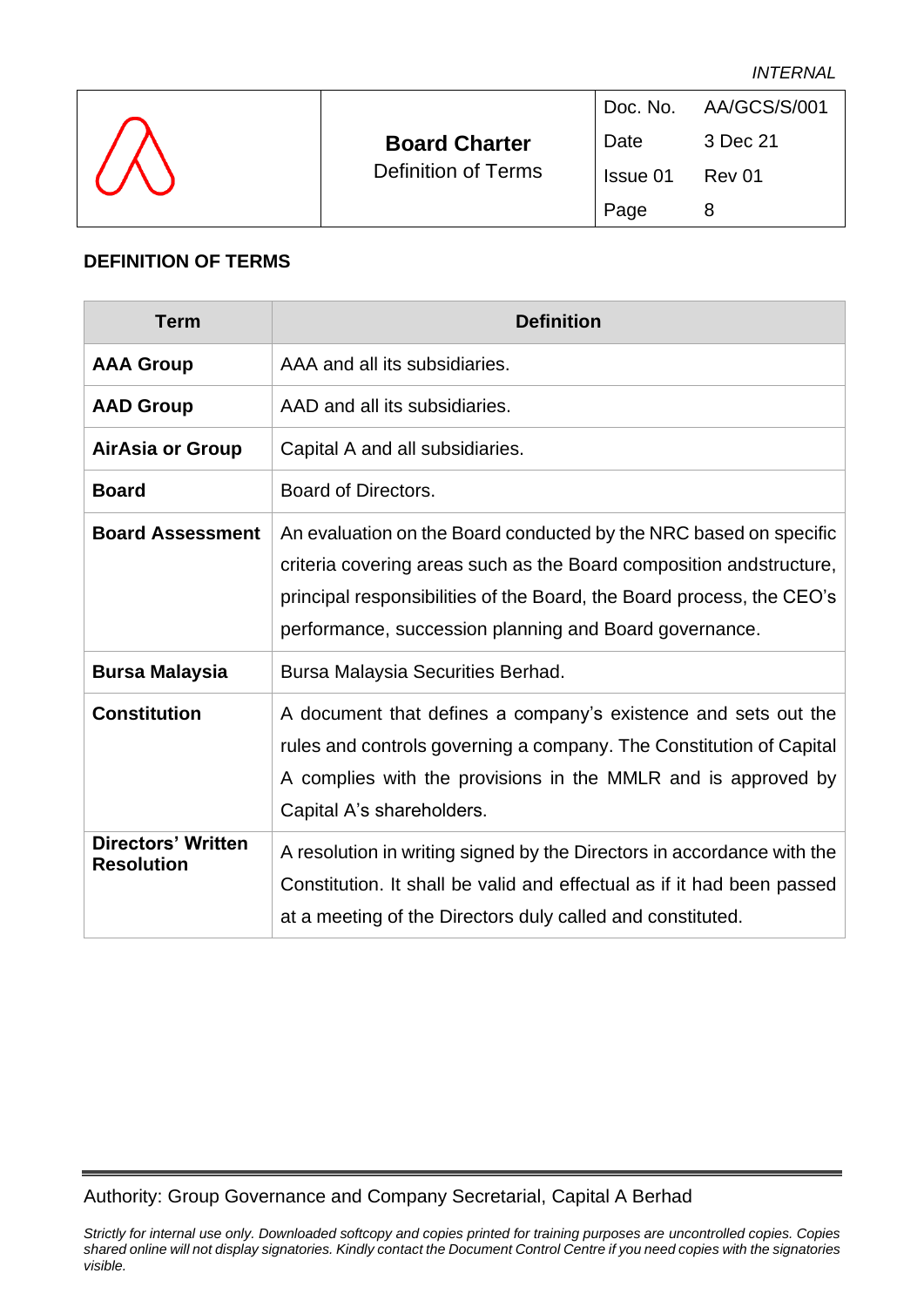|            |                            |          | Doc. No. AA/GCS/S/001 |
|------------|----------------------------|----------|-----------------------|
|            | <b>Board Charter</b>       | Date     | 3 Dec 21              |
| $(\wedge)$ | <b>Definition of Terms</b> | Issue 01 | Rev 01                |
|            |                            | Page     |                       |

| <b>Term</b>                                                           | <b>Definition</b>                                                                                                                                                                                                                             |
|-----------------------------------------------------------------------|-----------------------------------------------------------------------------------------------------------------------------------------------------------------------------------------------------------------------------------------------|
| Independent                                                           | Third-party advisors appointed by the Board.                                                                                                                                                                                                  |
| <b>Advisors</b>                                                       |                                                                                                                                                                                                                                               |
| <b>Director</b><br>Individual<br>(Self and Peer)<br><b>Assessment</b> | An evaluation on the Board of Capital A conducted by the NRC<br>based on contribution to interaction, role and duties, knowledge and<br>integrity as well as assessment of independence.                                                      |
| <b>Non-Executive</b><br><b>Directors</b>                              | Persons of calibre and credibility who have the necessary skills and<br>experience to bring an independent judgement to bear on the issues<br>of strategy, performance and resources, including key appointments<br>and standards of conduct. |
| <b>Senior</b><br><b>Management</b>                                    | Has the meaning as defined in the TOR of the NRC.                                                                                                                                                                                             |
| <b>Succession</b><br><b>Planning</b>                                  | The process of selecting, training, appointing, monitoring, evaluating<br>and, if warranted, replacing any Senior Management to ensure<br>succession.                                                                                         |

Authority: Group Governance and Company Secretarial, Capital A Berhad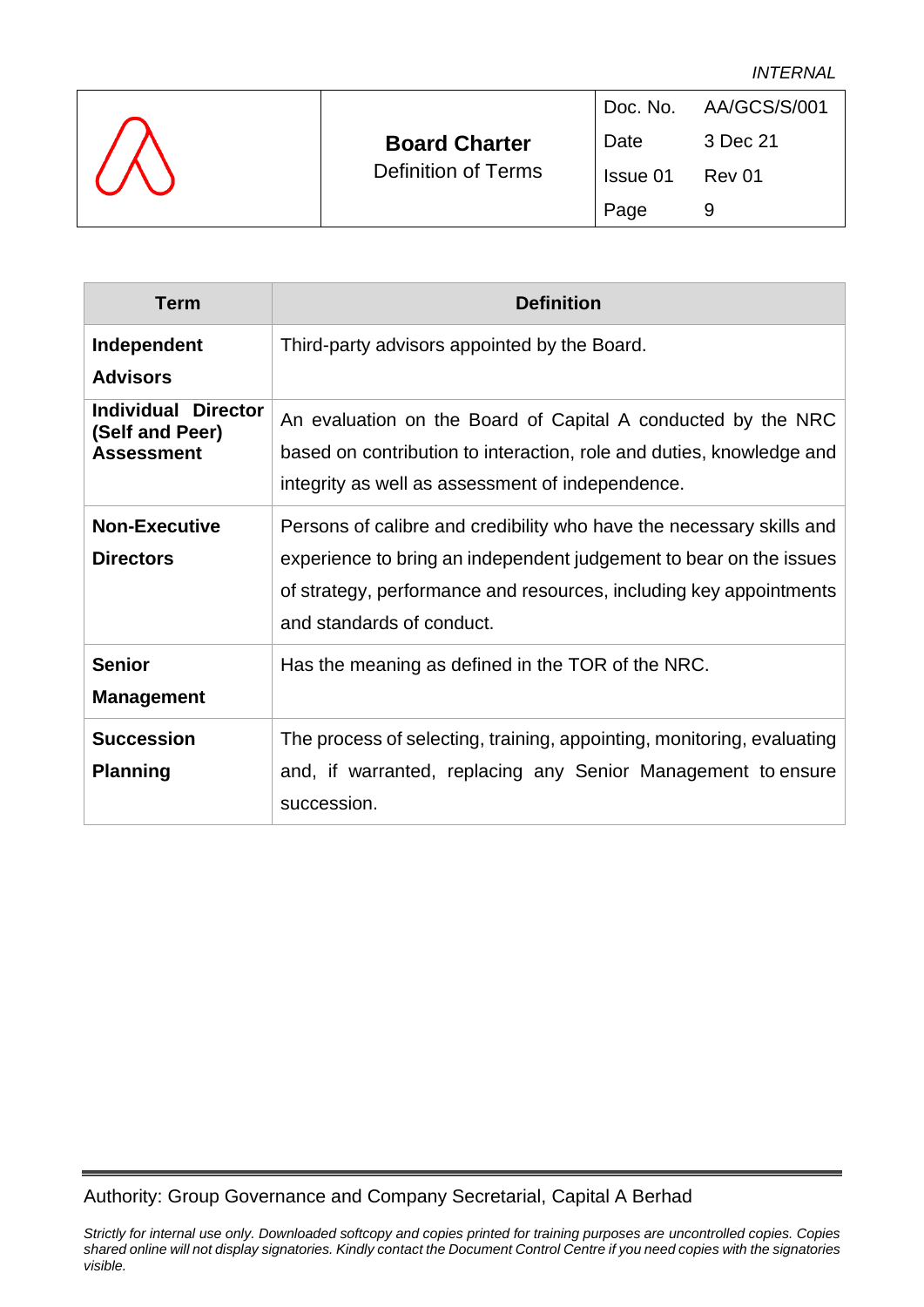<span id="page-13-0"></span>

|                                                    |          | Doc. No. AA/GCS/S/001 |
|----------------------------------------------------|----------|-----------------------|
| <b>Board Charter</b><br><b>Definition of Terms</b> | Date     | 3 Dec 21              |
|                                                    | Issue 01 | Rev 01                |
|                                                    | Page     | 10                    |

# INTENTIONALLY LEFT BLANK

Authority: Group Governance and Company Secretarial, Capital A Berhad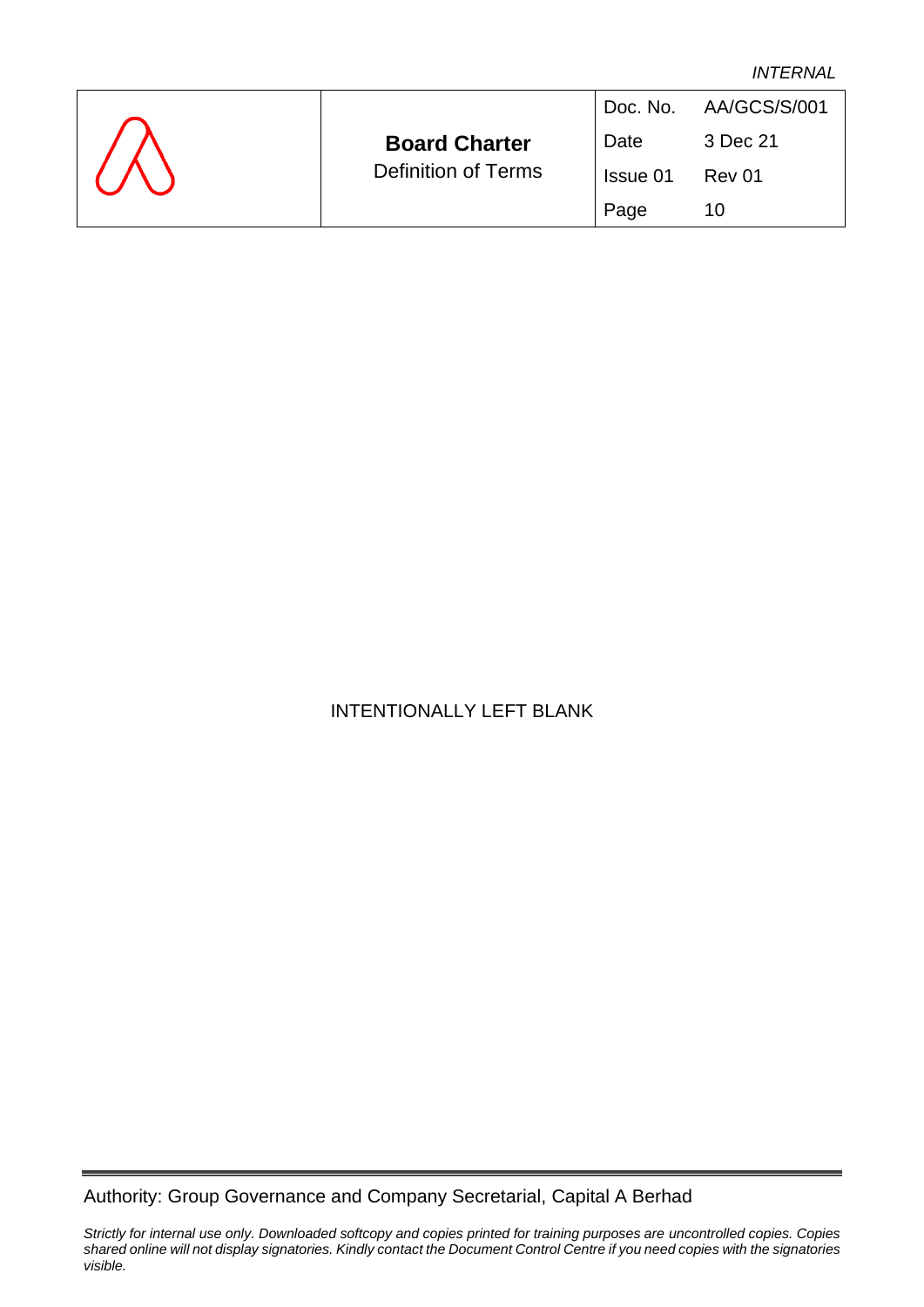|             |                      |          | Doc. No. AA/GCS/S/001 |
|-------------|----------------------|----------|-----------------------|
| $\bigwedge$ | <b>Board Charter</b> | Date     | 3 Dec 21              |
|             | <b>Procedures</b>    | Issue 02 | Rev 00                |
|             |                      | Page     | 11                    |

#### **1.0 OBJECTIVES**

The Board Charter sets out the Board's strategic intent and outlines the roles and powers that the Board specifically reserves for itself, and those which it delegates to Management and in so doing, also sets the tone of the various Board Committees.

#### <span id="page-14-0"></span>**2.0 SCOPE/PURPOSE**

This Board Charter serves as a reference to the Board members in executing their responsibilities. The provisions contained in this Board Charter neither replace nor supersede the laws of Malaysia or the applicable regulatory frameworks.

#### <span id="page-14-1"></span>**3.0 RESPONSIBILITIES**

#### <span id="page-14-2"></span>**3.1 Group Company Secretary and Managing Counsel**

Ensure that the Board Charter is updated from time to time to ensure compliance with the relevant laws and regulations in Malaysia.

# <span id="page-14-3"></span>**4.0 REFERENCE DOCUMENTS**

| <b>Title</b>                                                                  | Document ID  |
|-------------------------------------------------------------------------------|--------------|
| Code of Conduct and Ethics SOP                                                | AA/PPL/S/004 |
| <b>Board Diversity Policy</b>                                                 | AA/PPL/S/003 |
| Constitution of Capital A                                                     | n/a          |
| <b>Main Market Listing Requirements</b><br>(Bursa Malaysia Securities Berhad) | n/a          |
| Capital Markets and Services Act 2007                                         | n/a          |

# Authority: Group Governance and Company Secretarial, Capital A Berhad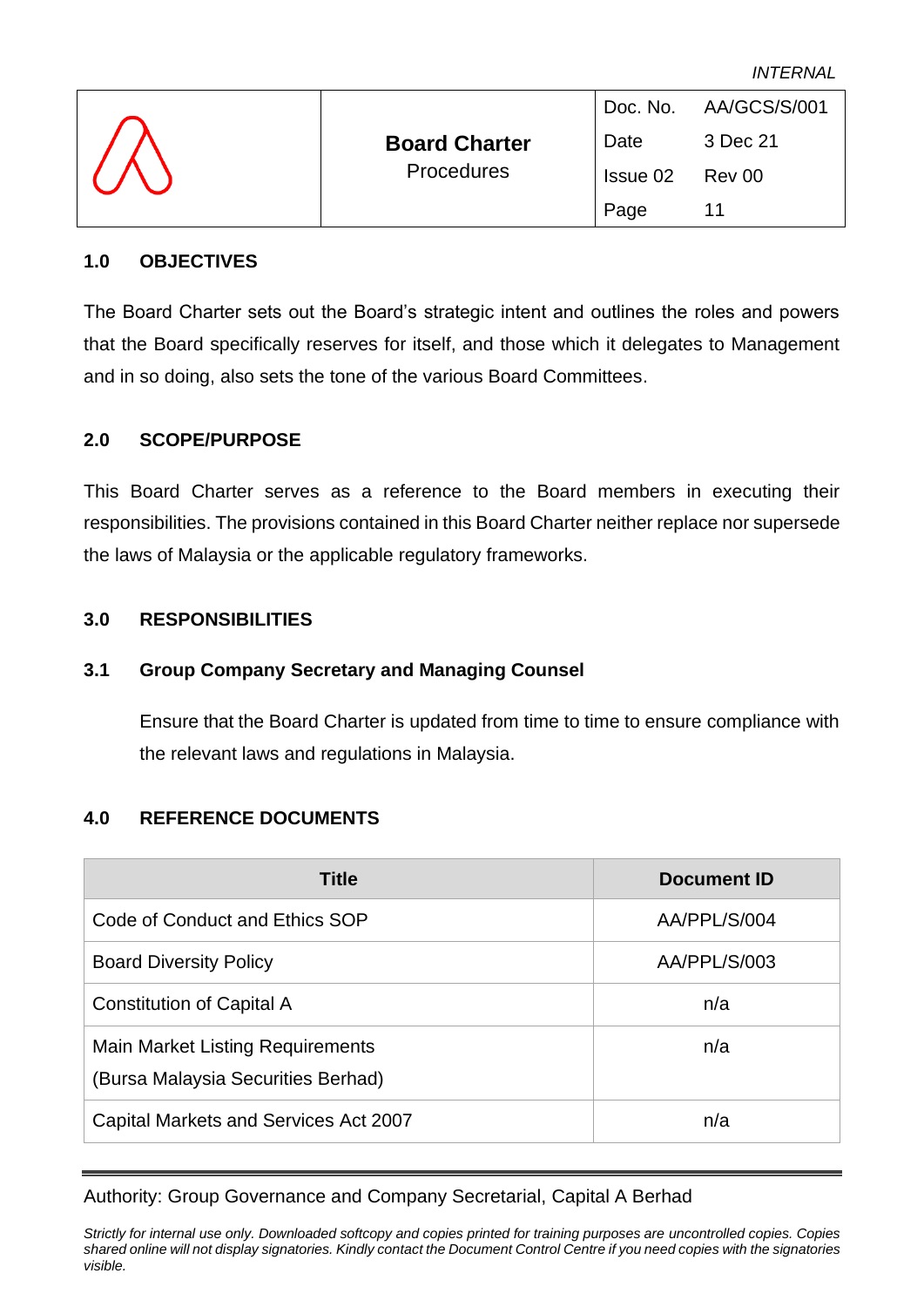|                      |          | Doc. No. AA/GCS/S/001 |
|----------------------|----------|-----------------------|
| <b>Board Charter</b> | Date     | 3 Dec 21              |
| Procedures           | Issue 02 | Rev 00                |
|                      | Page     | 12                    |

| Companies Act 2016                          | n/a |
|---------------------------------------------|-----|
| Malaysian Code on Corporate Governance 2021 | n/a |
| (Securities Commission)                     |     |

#### <span id="page-15-0"></span>**5.0 INTRODUCTION**

- 5.1 The Board is committed in upholding the highest standards of corporate governance throughout AirAsia.
- 5.2 The role of the Board is to promote and protect the interests of the Group. The Board sets the Company's values and standards and ensures that its obligations to its shareholders and other stakeholders are understood and met. The Board also provides thought leadership and advice in fine-tuning corporate strategies, championing good governance and ethical practices, and ensures the effective execution of the Group's strategies.
- 5.3 The Board Charter sets out the authority, responsibilities, membership and operation of the Board, adopting principles of good corporate governance and practice, that accord with applicable laws.
- 5.4 The Board is regulated by, amongst others:
	- a. the MMLR;
	- b. the CMSA;
	- c. the CA;
	- d. the MCCG issued by the Securities Commission;
	- e. the provisions of the Constitution; and
	- f. applicable laws, regulations and guidelines.

Authority: Group Governance and Company Secretarial, Capital A Berhad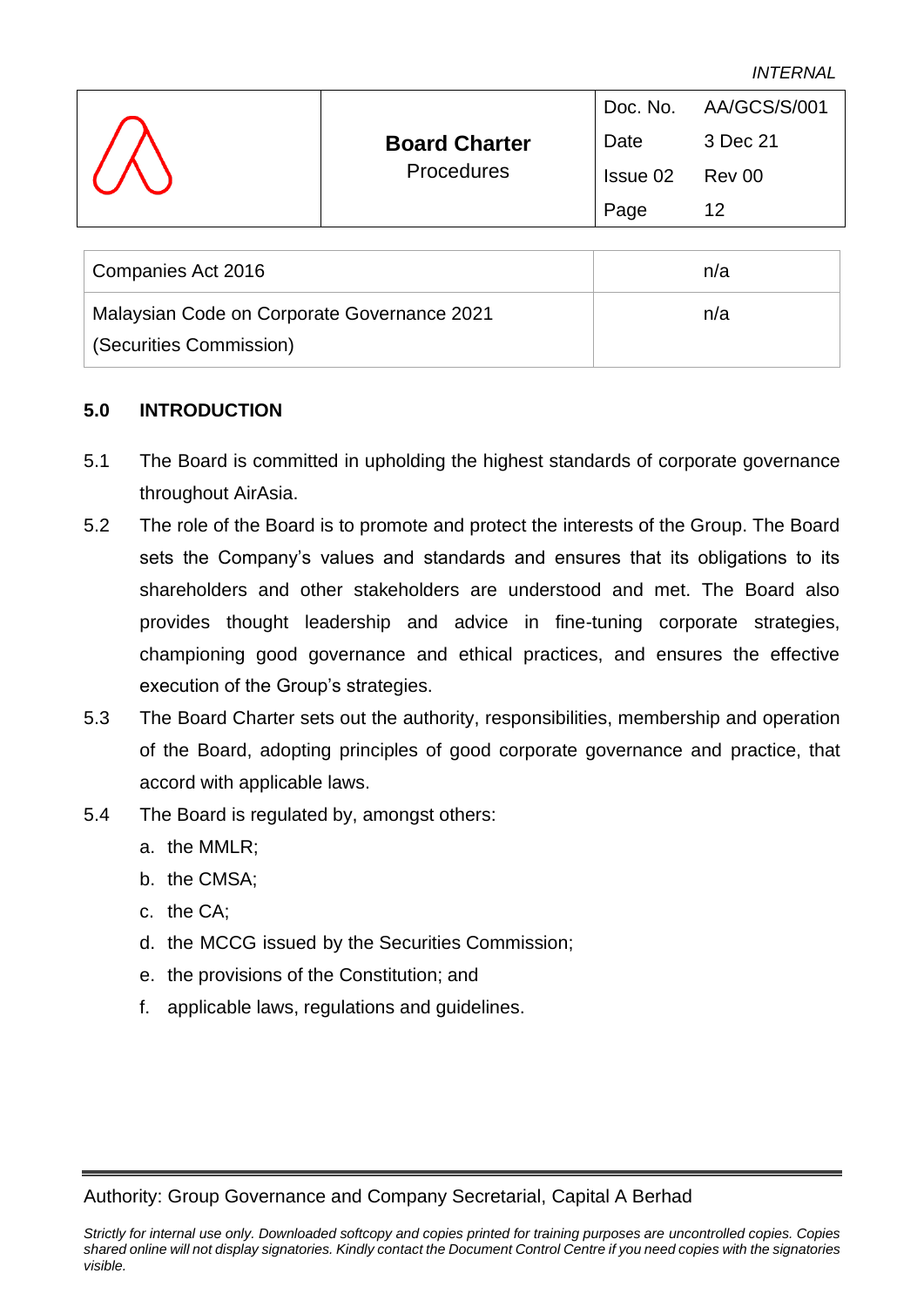| <i><b>INTERNAL</b></i> |  |
|------------------------|--|
|------------------------|--|

|                  |                      |          | Doc. No. AA/GCS/S/001 |
|------------------|----------------------|----------|-----------------------|
| $\sqrt{\Lambda}$ | <b>Board Charter</b> | Date     | 3 Dec 21              |
|                  | Procedures           | Issue 02 | Rev 00                |
|                  |                      | Page     | 13                    |

#### <span id="page-16-0"></span>**6.0 DUTIES AND RESPONSIBILITIES OF THE BOARD**

#### <span id="page-16-1"></span>**6.1 Principal Responsibilities**

- 6.1.1 To review and approve strategies, business plans and key policies for AirAsia and monitor management's performance in implementing them.
- 6.1.2 To set corporate values and clear lines of responsibility and accountability, including governance systems and processes and limits of authority that are communicated throughout AirAsia.
- 6.1.3 To ensure full compliance and to carry out the duties of the Board in accordance with the relevant provisions of the MMLR, the CMSA, the CA, the MCCG and all applicable laws, regulations and guidelines including but not limited to the director's duties contained in Subdivision 3 of Division 2 under Part III, of the CA.
- 6.1.4 To oversee the conduct of AirAsia's business and ensure that the management of AirAsia is competent and effective and that the operations of AirAsia are conducted prudently and within the framework of relevant laws and regulations.
- 6.1.5 To ensure that there shall be unrestricted access to independent advice or expert advice at AirAsia's expense in furtherance of the Board's duties (whether as a Board or a Director in his / her individual capacity).
- 6.1.6 To formalise the ethical standards through a Code of Conduct which will be applicable throughout AirAsia and ensure compliance thereof.
- 6.1.7 To establish, approve, review and monitor AirAsia's risk appetite and comprehensive risk management policies, processes and infrastructure.
- 6.1.8 To approve delegated authority for expenditure, lending and other risk exposures.
- 6.1.9 To consider emerging issues that may be material to the business and affairs of AirAsia.
- 6.1.10 To ensure that AirAsia has a proper and robust succession plan for its Senior Management and Executive Directors. Succession planning refers to the process of selecting, training, appointing, monitoring, evaluating and if warranted, replacing any

Authority: Group Governance and Company Secretarial, Capital A Berhad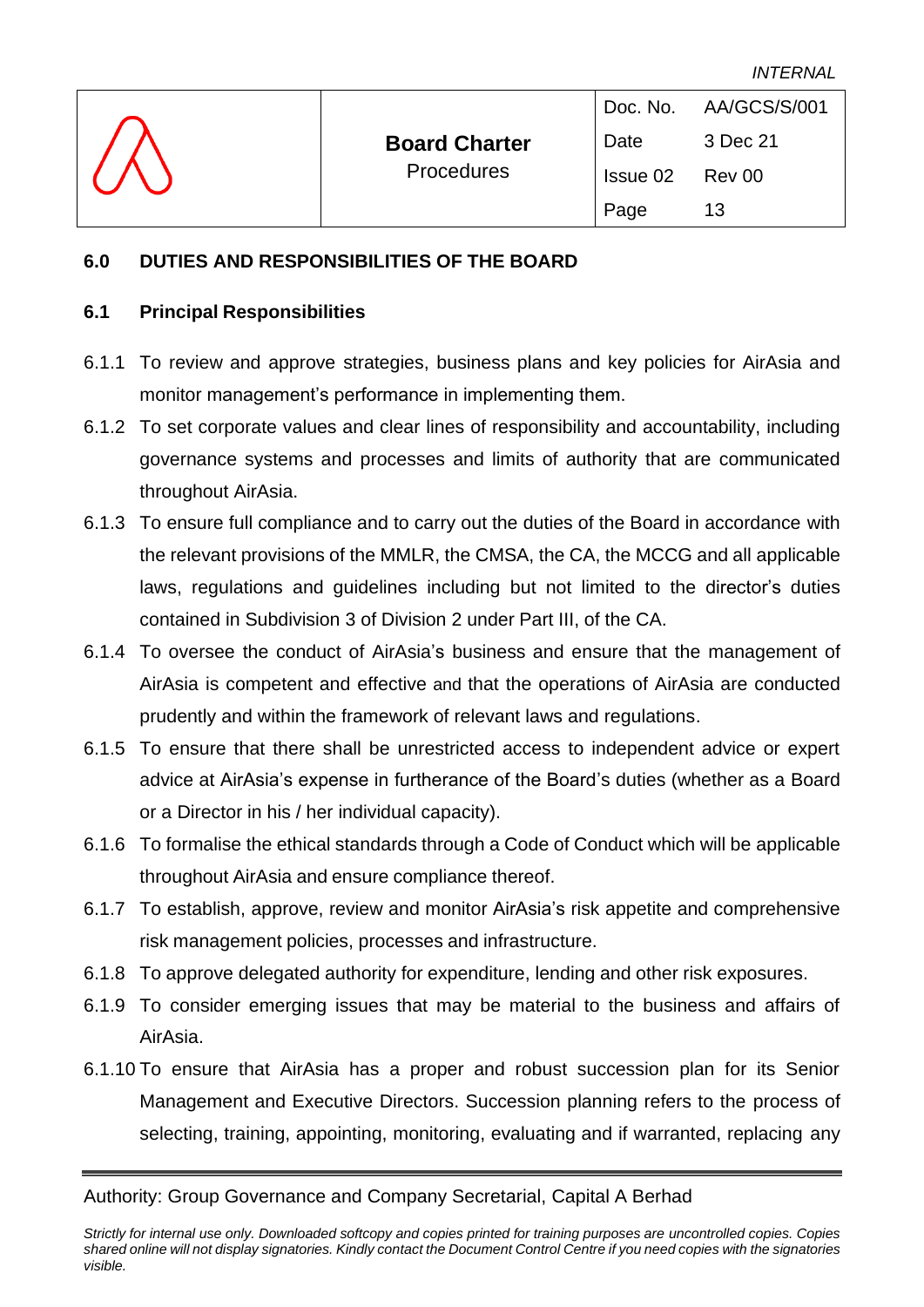| <b>INTERNAL</b> |  |
|-----------------|--|
|-----------------|--|

|             |                      |          | Doc. No. AA/GCS/S/001 |
|-------------|----------------------|----------|-----------------------|
| $\bigwedge$ | <b>Board Charter</b> | Date     | 3 Dec 21              |
|             | <b>Procedures</b>    | Issue 02 | Rev 00                |
|             |                      | Page     | 14                    |

Senior Management to ensure succession.

- 6.1.11 To keep under review and maintain AirAsia's capital and liquidity positions; as well as ensure that the strategic plan of AirAsia supports long-term value creation and includes strategies on ESG/economic, environmental and social considerations underpinning sustainability.
- 6.1.12 To review and approve proposals for the allocation of capital and other resources within AirAsia, in accordance with the LOA within the Group as approved by the Board.
- 6.1.13 To review and approve AirAsia's annual capital and revenue budgets (including any material changes thereto).
- 6.1.14 To ensure that the Board has adequate procedures in place to receive reports from AirAsia's management periodically and/or in a timely manner so the Board has reasonable grounds to make proper judgement on the financial position and business prospects of AirAsia on an ongoing basis. This shall include regular reports from the business and functional units (e.g. Finance, RMD, GIAD, PAC, GSD, etc.), wherever relevant or as and when required by the Board.
- 6.1.15 To approve Capital A's annual reports and unaudited periodic financial statements, if any, as required by the applicable stock exchange including, but not limited to, other published financial statements and materials as well as significant statements issued to shareholders.
- 6.1.16 To develop and review the internal control framework and management information systems, for the Group including systems for complying with applicablelaws, regulations, rules, directives and guidelines.
- 6.1.17 To establish an internal audit function to obtain assurance of regular review and/or appraisal of the effectiveness of the internal control systems within AirAsia. The Board should explain in summary the method used to establish such function/process.
- 6.1.18 To establish procedures to assess any related party transactions or conflict of interest situations that may arise within AirAsia, including any transaction, procedure or course of conduct that raises questions of management integrity.

Authority: Group Governance and Company Secretarial, Capital A Berhad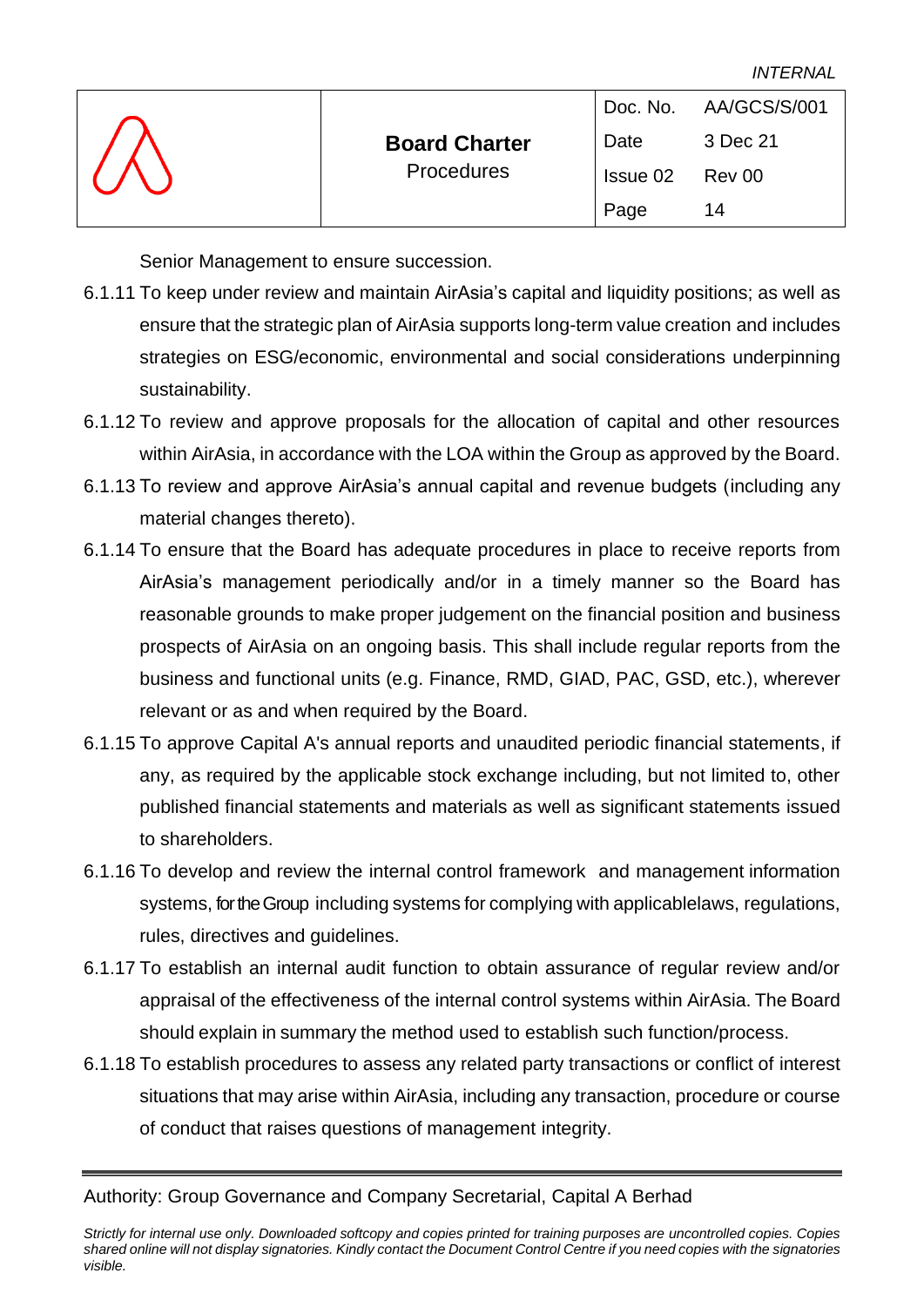|                      |                      |          | Doc. No. AA/GCS/S/001 |
|----------------------|----------------------|----------|-----------------------|
| $\sqrt{\phantom{a}}$ | <b>Board Charter</b> | Date     | 3 Dec 21              |
|                      | <b>Procedures</b>    | Issue 02 | Rev 00                |
|                      |                      | Page     | 15                    |

- 6.1.19 To establish and ensure the effective functioning and monitoring of the AC, NRC, SRMC and any other committees deemed necessary by the Board and to delegate appropriate authority and establish TORs for such committees as approved by the Board.
- 6.1.20 To receive the minutes of and / or reports from the committees it established.
- 6.1.21 To review and agree on changes, when required, to the TORs of the committees it established.
- 6.1.22 To review the AC report, and other relevant reports which are set out clearly in the annual report of Capital A at the end of each financial year.
- 6.1.23 To look into and address major and / or material litigation matters against AirAsia as and when they arise.
- 6.1.24 To ensure that AirAsia has a beneficial influence on the economic well-being of its community.
- 6.1.25 To ensure that AirAsia has policies and / or procedures to enable effective communication with, and appropriate disclosure to, its shareholders and other stakeholders and that its shareholders have access to information about AirAsia.
- 6.1.26 To receive and consider high-level reports on matters material to AirAsia, in particular, but not limited to, the following matters:
	- a. relations with regulatory authorities;
	- b. health and safety;
	- c. insurance cover;
	- d. disaster recovery;
	- e. litigation and claims;
	- f. premises; and
	- g. public relations.
- 6.1.27 To strive to achieve an optimum balance and dynamic mix of competent and diverse skillsets amongst the members of the Board.
- 6.1.28 To ensure adequate training are provided to the members of the Board.

# Authority: Group Governance and Company Secretarial, Capital A Berhad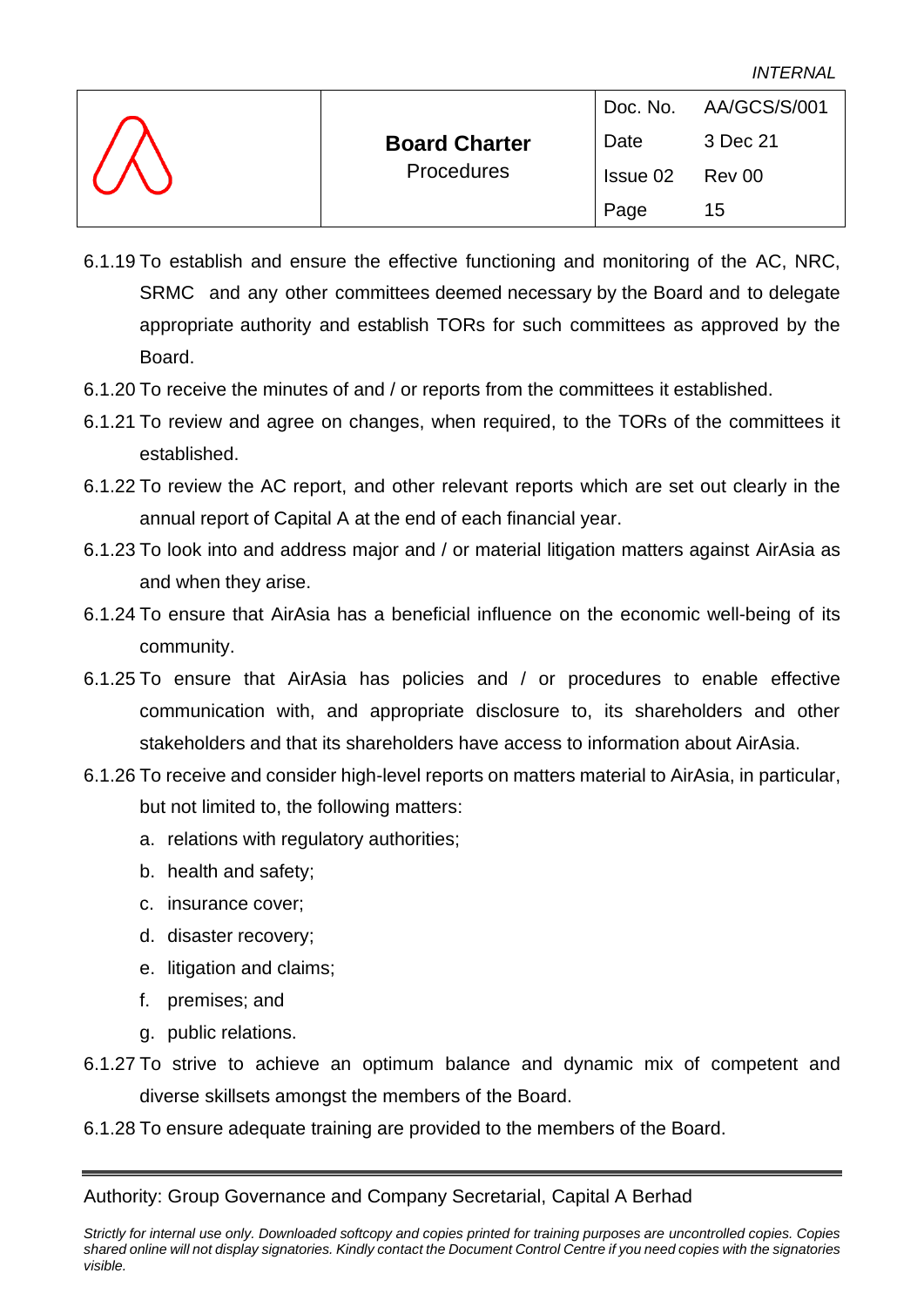|  |                      |          | Doc. No. AA/GCS/S/001 |
|--|----------------------|----------|-----------------------|
|  | <b>Board Charter</b> | Date     | 3 Dec 21              |
|  | Procedures           | Issue 02 | Rev 00                |
|  |                      | Page     | 16                    |

- 6.1.29 To conduct an annual performance evaluation on the Board of Capital A through the following assessments administered by the NRC:
	- a. Board Assessment; and
	- b. Individual Director Assessment.

The Board may engage independent experts periodically to facilitate objective and candid Board evaluations. The Board Assessment is based on specific criteria covering areas such as the Board composition and structure, principal responsibilities of the Board, the Board process, the CEO's performance, succession planning and Board governance. The assessment criteria for the Individual Director (Self and Peer) Assessment includes contribution to interaction, role and duties, knowledge and integrity as well as assessment of independence.

- 6.1.30 To undertake a proper process to select a Director through the NRC and in accordance with the Nomination Policy and Remuneration Policy Statement approved by the Board.
- 6.1.31 To establish formal and transparent remuneration policies and procedures to attract and retain Directors through the NRC.

# <span id="page-19-0"></span>**6.2 Roles of Individual Directors**

- 6.2.1 A Director shall exercise his powers in good faith and in the best interest of the Company.
- 6.2.2 A Director shall act honestly and use reasonable care, skill and diligence in the discharge of the duties of his office and shall not make use of any information acquired by the virtue of his position to gain, whether directly or indirectly, improper advantage for himself or for any other persons or to cause detriment to the Company.
- 6.2.3 A Director shall avoid conflicts of interest and shall, as soon as practicable after the relevant facts have come to his / her knowledge, declare the nature of his / her interest at a meeting of the Board. Every Director shall provide notice of such events and

Authority: Group Governance and Company Secretarial, Capital A Berhad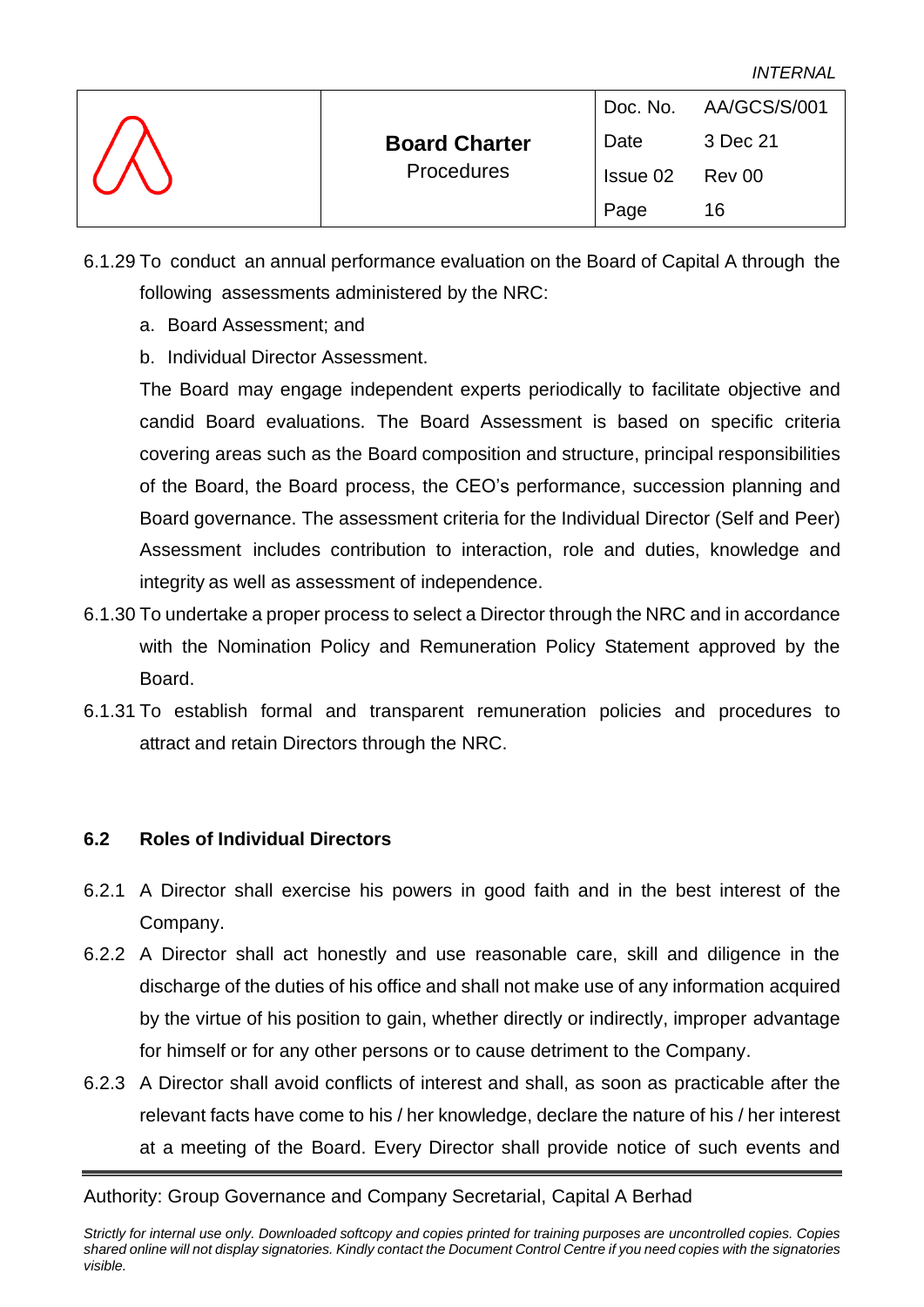|  |                      |                 | Doc. No. AA/GCS/S/001 |
|--|----------------------|-----------------|-----------------------|
|  | <b>Board Charter</b> | Date            | 3 Dec 21              |
|  | <b>Procedures</b>    | Issue 02 Rev 00 |                       |
|  |                      | Page            |                       |

matters relating to him/her that may be necessary or expedient for AirAsia and its officers to comply with the requirements of the CA and/or other applicable laws and regulations.

#### <span id="page-20-0"></span>**6.3 Roles of NEDs**

- 6.3.1 NEDs are persons of calibre and credibility who have the necessary skills and experience to bring an independent judgement to bear on the issues of strategy, performance and resources, including key appointments and standards of conduct.
- 6.3.2 NEDs are required to make an independent assessment of the information, reports or statements, taking into account the Directors' knowledge, experience and competence, to provide an independent view and demonstrate objectivity in reviewing and challenging the management's proposals.
- 6.3.3 NEDs are expected to devote sufficient time to update their knowledge and enhance their skills through appropriate continuing education programmes as wellas keep abreast of industry issues, market development and trend to enable them to sustain their active participation in Board deliberations.
- 6.3.4 NEDs act as a channel of communication between management, shareholders and other stakeholders. They provide the relevant checks and balances focusing on shareholders' and other stakeholders' interests and ensuring that high standards of corporate governance are applied

# <span id="page-20-1"></span>**6.4 Roles of SID**

- 6.4.1 The Board approves the appointment of a SID.
- 6.4.2 The SID shall have specific responsibilities, which includes, but are not limited to the following matters:
	- a. to serve as a designated contact for consultation and direct communication with shareholders on areas that cannot be resolved through normal channels of contact

# Authority: Group Governance and Company Secretarial, Capital A Berhad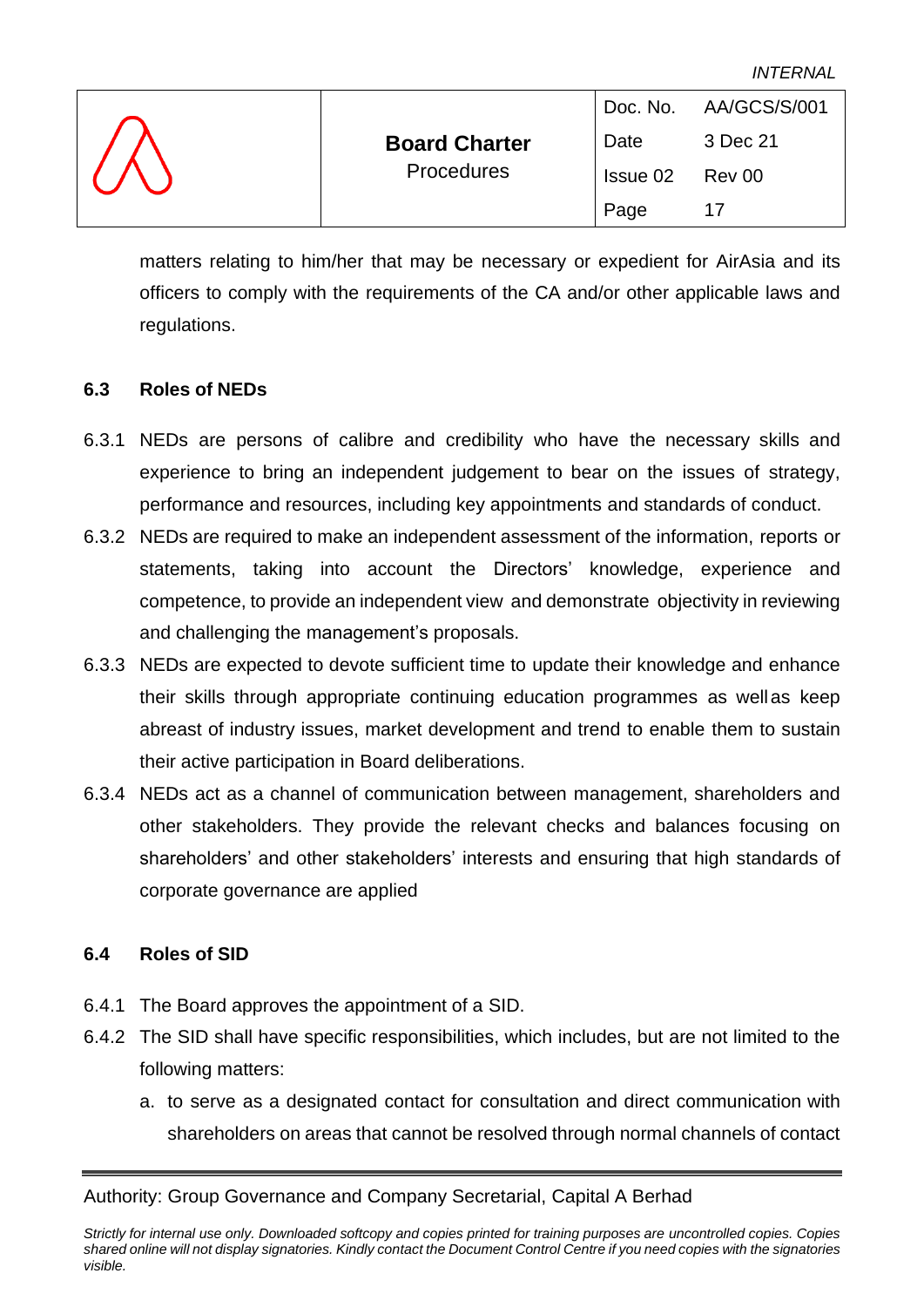|             |                      |          | Doc. No. AA/GCS/S/001 |
|-------------|----------------------|----------|-----------------------|
| $\bigwedge$ | <b>Board Charter</b> | Date     | 3 Dec 21              |
|             | <b>Procedures</b>    | Issue 02 | Rev 00                |
|             |                      | Page     |                       |

with the Chairman, GCEO or CEO;

- b. to serve as the intermediary between the Directors and the Chairman when necessary;
- c. to ensure all Independent Directors have the opportunity to provide input on the agenda and/or proposal;
- d. to advise the Chairman on the quality, quantity and timeliness of the information submitted by management that is necessary or appropriate for the Independent Directors to perform their duties effectively;
- e. to consult the Chairman on the Board meeting schedules to ensure all Independent Directors can perform their duties responsibly and with sufficient time for discussion of all agenda items;
- f. to act as a sounding board for the Chairman; and
- g. to call for meetings of the Independent Directors.

# <span id="page-21-0"></span>**6.5 Roles of EDs**

- 6.5.1 The responsibilities of an ED (or in the absence of an ED, the CEO) include, but are not limited to the following:
	- a. to ensure, with all powers, discretions and delegations authorised by the Board, and in accordance with the LOA of the Group, the efficient and effective day-to-day management of AirAsia;
	- b. to establish and implement the strategic direction of AirAsia, as approved by the Board;
	- c. to make recommendations to the Board on matters relating to the business and operations of AirAsia; and
	- d. to identify and ensure all material matters affecting AirAsia are brought to the attention of the Board.

Authority: Group Governance and Company Secretarial, Capital A Berhad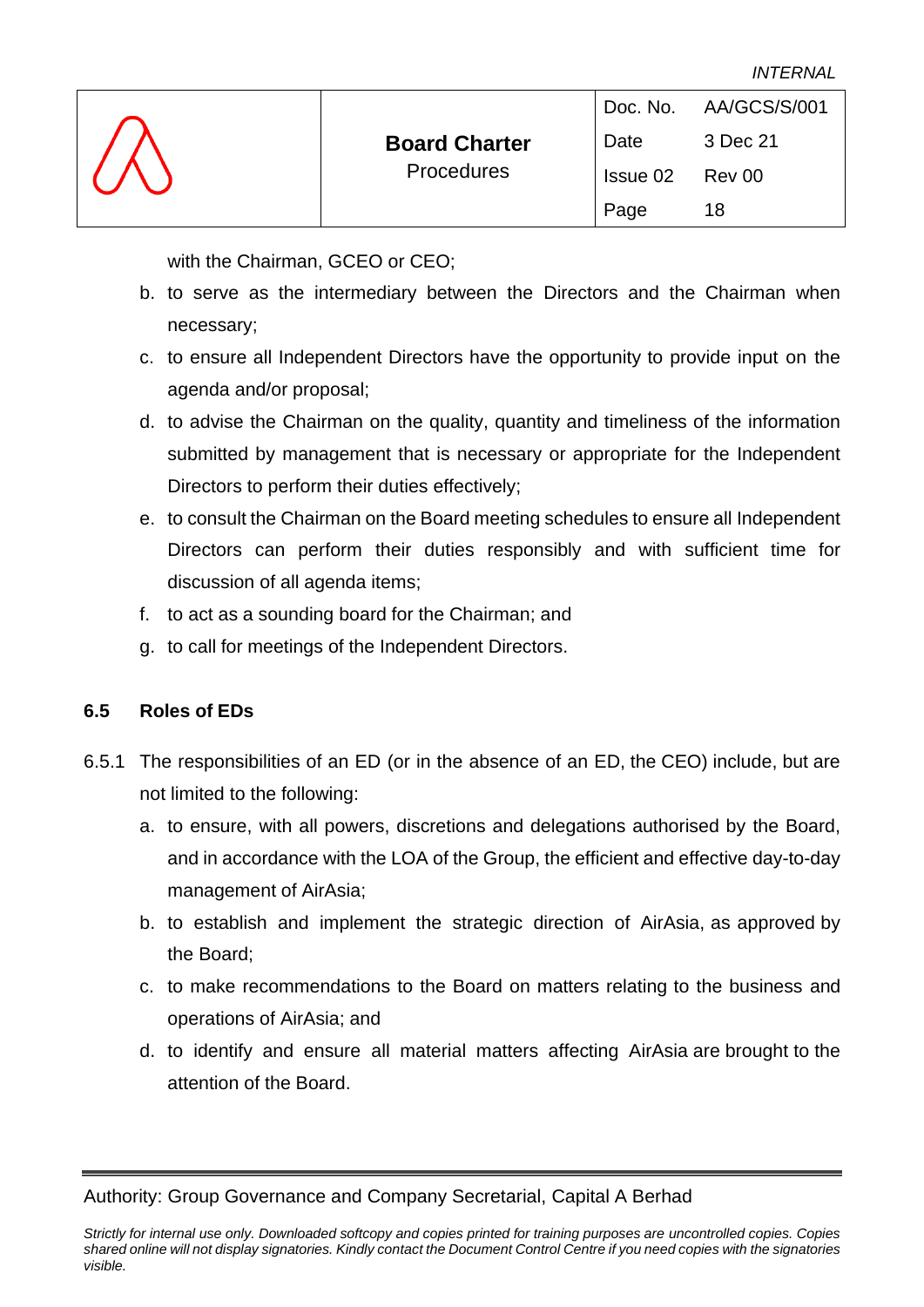|                  |                      | Doc. No. | AA/GCS/S/001 |
|------------------|----------------------|----------|--------------|
| $\sqrt{\lambda}$ | <b>Board Charter</b> | Date     | 3 Dec 21     |
|                  | <b>Procedures</b>    | Issue 02 | Rev 00       |
|                  |                      | Page     | 19           |

#### <span id="page-22-0"></span>**6.6 Roles of the Chairman**

- 6.6.1 The Chairman of the Board shall be appointed by the Board and may hold an executive office within the Company. However, the position of the Chairman, GCEO and CEO must be held by different individuals.
- 6.6.2 In the absence of the Chairman in any meeting, the remaining present members shall elect one (01) of themselves to chair the meeting in accordance with the provisions set out in the Constitution.
- 6.6.3 The responsibilities of the Chairman include, but are not limited to, the following:
	- a. to oversee the Board in the effective discharge of its role;
	- b. to instil good corporate governance practices, leadership and effectiveness of the Board;
	- c. to monitor the workings of the Board and the conducts of a Board meeting;
	- d. to liaise with the GCEO/CEO and Company Secretary on the agenda for Board meetings.
	- e. to ensure all relevant issues for the effective running of AirAsia's business are on the Board meeting agenda;
	- f. to ensure that all quality information needed to facilitate decision-making is delivered to the Board members on a timely basis;
	- g. to encourage all Directors to play an active role in Board activities, including leading Board meetings and discussions, encouraging active participation and allowing dissenting views to be freely expressed;
	- h. to manage the interface between the Board and the management;
	- i. to ensure appropriate steps are taken to provide effective communication with stakeholders and that their views are communicated to the Board as a whole;
	- j. to chair general meetings for shareholders.

Authority: Group Governance and Company Secretarial, Capital A Berhad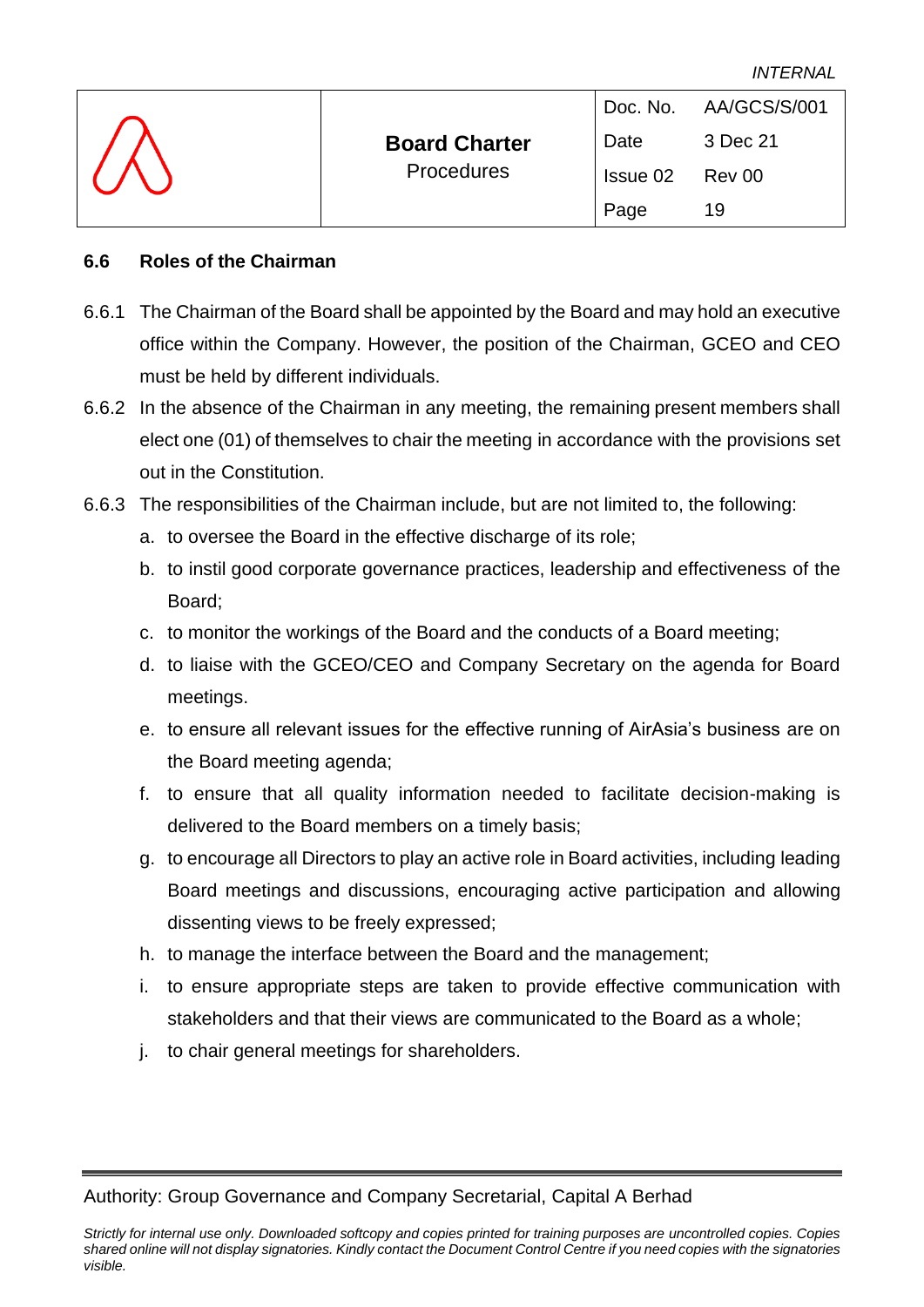|                      |                      |          | Doc. No. AA/GCS/S/001 |
|----------------------|----------------------|----------|-----------------------|
| $\sqrt{\mathcal{N}}$ | <b>Board Charter</b> | Date     | 3 Dec 21              |
|                      | <b>Procedures</b>    | Issue 02 | Rev 00                |
|                      |                      | Page     | 20                    |

#### <span id="page-23-0"></span>**6.7 Roles of the GCEO**

- 6.7.1 The responsibilities of the GCEO include, but are not limited to, the following:
	- a. to steer and direct the business of AirAsia's core Malaysian operations as well as its various investments in Malaysia and abroad to ensure maximum financial return through consistent and synergetic application and implementation of the AirAsia business model and branding (Business Direction);
	- b. to develop, implement and monitor strategies that incorporate leading business thinking and best practices from all industries and sectors to advance the Group's business (Strategies);
	- c. to recruit, mentor, coach and guide the Senior Management teams within AirAsia to ensure optimal performance and strong succession (Talent and Succession);
	- d. to be the face of AirAsia in interactions where the interests of AirAsia as a whole are critical (External Interface);
	- e. to explore new business opportunities within the digital, aviation, digital-related or aviation-related industries by leveraging AirAsia's size and strength (Business Development);
	- f. to ensure a strong, positive and unique culture exists throughout AirAsia and becomes a strategic advantage for the Group (Culture).

# <span id="page-23-1"></span>**6.8 Roles of the Respective Presidents/CEOs**

- 6.8.1 The responsibilities of the respective Presidents/CEOs in AirAsia include, but are not limited to, the following:
	- a. to achieve industry-leading financial results through strong and sustainable revenue as well as market share growth (Financial Responsibilities);
	- b. to achieve excellent internal operations that reduces costs and continually improve efficiencies (Operational Responsibilities);
	- c. to manage regulators and governments so AirAsia gets maximum advantage to

#### Authority: Group Governance and Company Secretarial, Capital A Berhad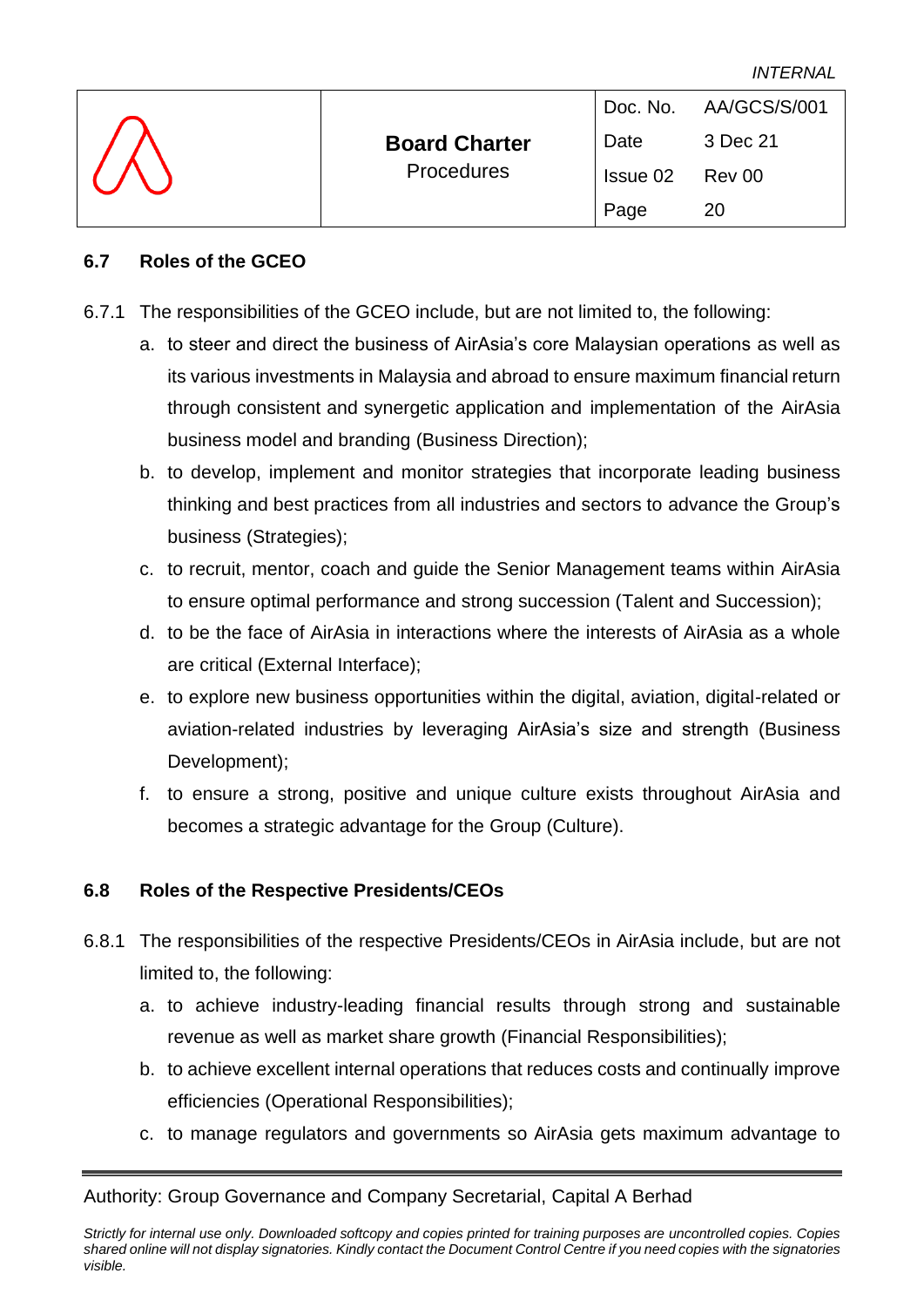| <b>INTERNAL</b> |  |
|-----------------|--|
|-----------------|--|

|             |                      |          | Doc. No. AA/GCS/S/001 |
|-------------|----------------------|----------|-----------------------|
| $\bigwedge$ | <b>Board Charter</b> | Date     | 3 Dec 21              |
|             | <b>Procedures</b>    | Issue 02 | <b>Rev 00</b>         |
|             |                      | Page     |                       |

operate in all markets (Stakeholders Management Responsibilities);

- d. to improve customer experience so AirAsia's branding grows and achieves revenue and profitability growth (Customer Responsibilities); and
- e. to hire, develop and retain key talents and grow the AirAsia culture (People Responsibilities).

# <span id="page-24-0"></span>**7.0 MATTERS RESERVED FOR THE CAPITAL A BOARD**

- 7.1 The following are matters specifically reserved for the Capital A Board's collective decision. It may be varied from time to time as determined by the Board of Capital A:
	- a. The LOA within AirAsia, including any amendments thereto;
	- b. Strategic business plan(s) for the Group;
	- c. Annual budget/plan;
	- d. Audited and quarterly financial statements;
	- e. Approval of new business activities and ventures;
	- f. TOR for Board Committees established by the Board;
	- g. Appointment and/or removal of the Group Company Secretary;
	- h. Appointment or removal of External Auditors and Auditors' remuneration;
	- i. RPTs within the Group, subject to recommendation from the AC;
	- j. RPTs or Non-Mandated Recurrent RPTs regardless of value, except in the absence of binding commitment, subject to recommendation from the AC;
	- k. Terms of Appointment for EDs and NEDs;
	- l. Changes in the corporate structure, e.g. acquisition and disposal of subsidiaries or issuance of new share capital, subject to the LOA of the Group;
	- m. Constitution, including any amendments thereto to be recommended to the shareholders of Capital A for approval;
	- n. The giving of any Guarantee (except Bank Guarantees in connection with the operating business) or indemnity or the creation or issue of any debenture,

#### Authority: Group Governance and Company Secretarial, Capital A Berhad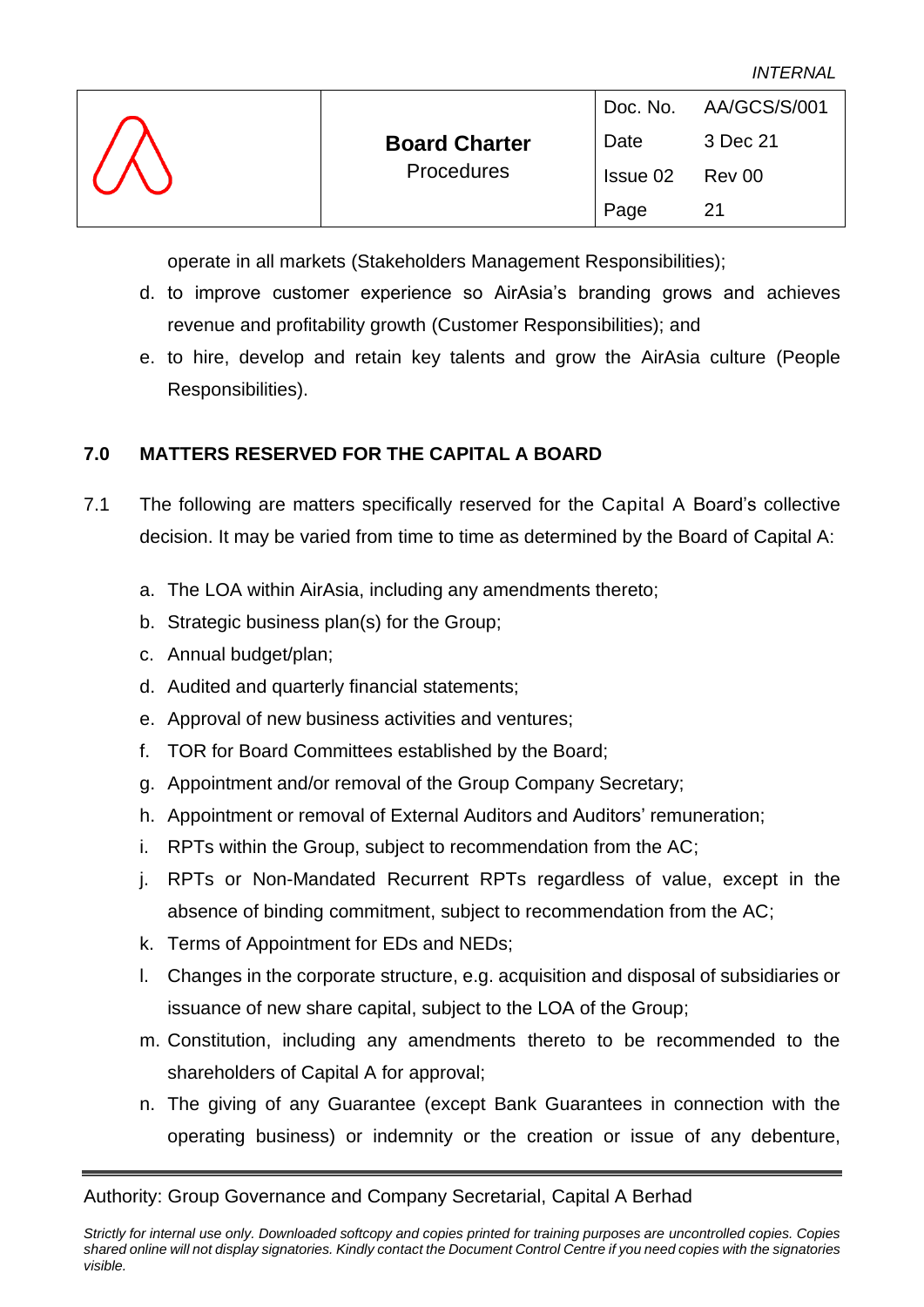|                      |                      |          | Doc. No. AA/GCS/S/001 |
|----------------------|----------------------|----------|-----------------------|
| $\sqrt{\mathcal{N}}$ | <b>Board Charter</b> | Date     | 3 Dec 21              |
|                      | <b>Procedures</b>    | Issue 02 | Rev 00                |
|                      |                      | Page     | 22                    |

mortgage, charge or other securities or interests over its assets by Capital A; and

- o. Policies/Standard Operating Procedures for the Group, including any amendments thereto.
- 7.2 Notwithstanding the above and anything to the contrary herein stated, and subject to the provisions of the MMLR, CA and the Constitution of Capital A, approvals of the matters listed in items 7.1(c) to (h) and (k) to (m) shall be delegated to the Board of respective subsidiaries, but will be limited to the transactions as detailed in the relevant LOA approved by Capital A.
- 7.3 With regard to item 7.1(k), the Board of the respective subsidiaries shall have the authority to decide on the appointment and terms of appointment of directors on the Boards, with the exception of such directors' remuneration and benefits which shall be recommended by the NRC and approved by the Board of Capital A.
- 7.4 The items in the table below cannot be delegated to the Board of the subsidiaries and will continue to require the Capital A Board's approval pursuant to the CA and MMLR:

| <b>Section</b> | <b>Subject</b>                                                                                    |
|----------------|---------------------------------------------------------------------------------------------------|
| 28             | Change of name                                                                                    |
| 32             | Adoption of constitution                                                                          |
| 36             | Alteration or amendment to constitution                                                           |
| 40             | Conversion from an unlimited company to a limited company                                         |
| 41             | Conversion from public companies to private companies or private<br>companies to public companies |
| 76             | Allotment of shares or grant of rights                                                            |
| 84             | Power of company to alter its share capital                                                       |
| 86             | Conversion of shares into stock                                                                   |

#### a. **CA:**

Authority: Group Governance and Company Secretarial, Capital A Berhad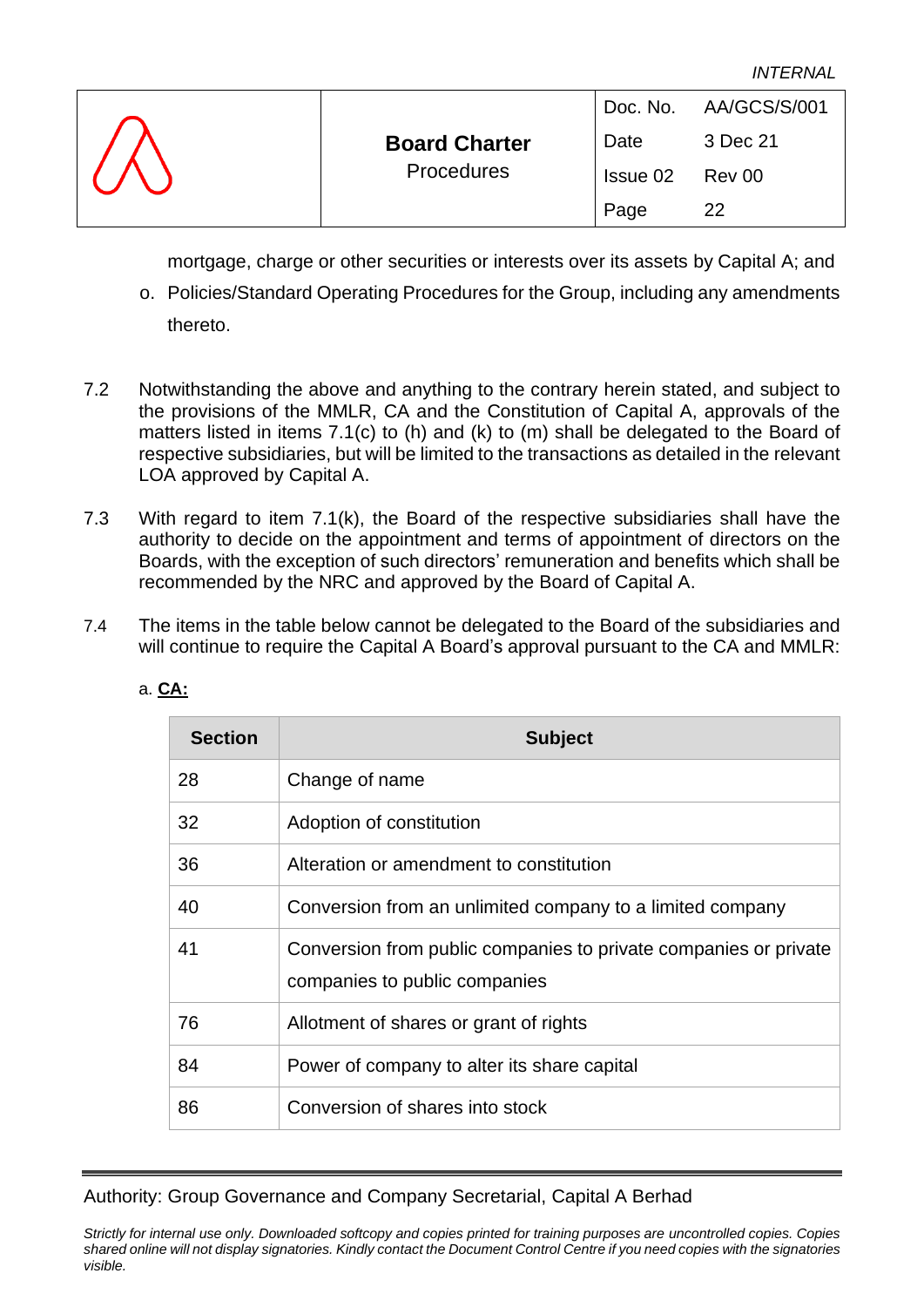|            |                      |          | Doc. No. AA/GCS/S/001 |
|------------|----------------------|----------|-----------------------|
| $\sqrt{2}$ | <b>Board Charter</b> | Date     | 3 Dec 21              |
|            | <b>Procedures</b>    | Issue 02 | Rev 00                |
|            |                      | Page     | 23                    |

| <b>Section</b> | <b>Subject</b>                                                                                                                    |  |  |
|----------------|-----------------------------------------------------------------------------------------------------------------------------------|--|--|
| 91             | Variation of class rights                                                                                                         |  |  |
| 115, 117       | <b>Reduction of Share Capital</b>                                                                                                 |  |  |
| 126            | Financial assistance not<br>exceeding ten per<br>0f<br>centum<br>shareholders' funds (not applicable for public listed companies) |  |  |
| 130            | Power to pay interest out of capital                                                                                              |  |  |
| 191            | Variation of contracts referred to in prospectus                                                                                  |  |  |
| 205            | Re-election of directors                                                                                                          |  |  |
| 206            | Removal of directors by shareholder(s)                                                                                            |  |  |
| 208            | Re-election of directors due to casual vacancy                                                                                    |  |  |
| 218            | Prohibition against improper use of property, position, etc.                                                                      |  |  |
| 223            | Acquisition or disposal of substantial undertaking or property                                                                    |  |  |
| 224            | Loans to directors                                                                                                                |  |  |
| 227            | Payment to directors for loss of office, etc.                                                                                     |  |  |
| 228            | Transactions with directors, substantial shareholders or connected<br>persons                                                     |  |  |
| 230            | Approval for fees of directors                                                                                                    |  |  |
| 271            | Appointment of auditors of public company                                                                                         |  |  |
| 276            | Removal of auditors                                                                                                               |  |  |
| 432, 439       | Voluntary winding-up                                                                                                              |  |  |
| 445            | Removal of liquidator                                                                                                             |  |  |
| 446            | Power to fill vacancy in office of liquidator                                                                                     |  |  |

Authority: Group Governance and Company Secretarial, Capital A Berhad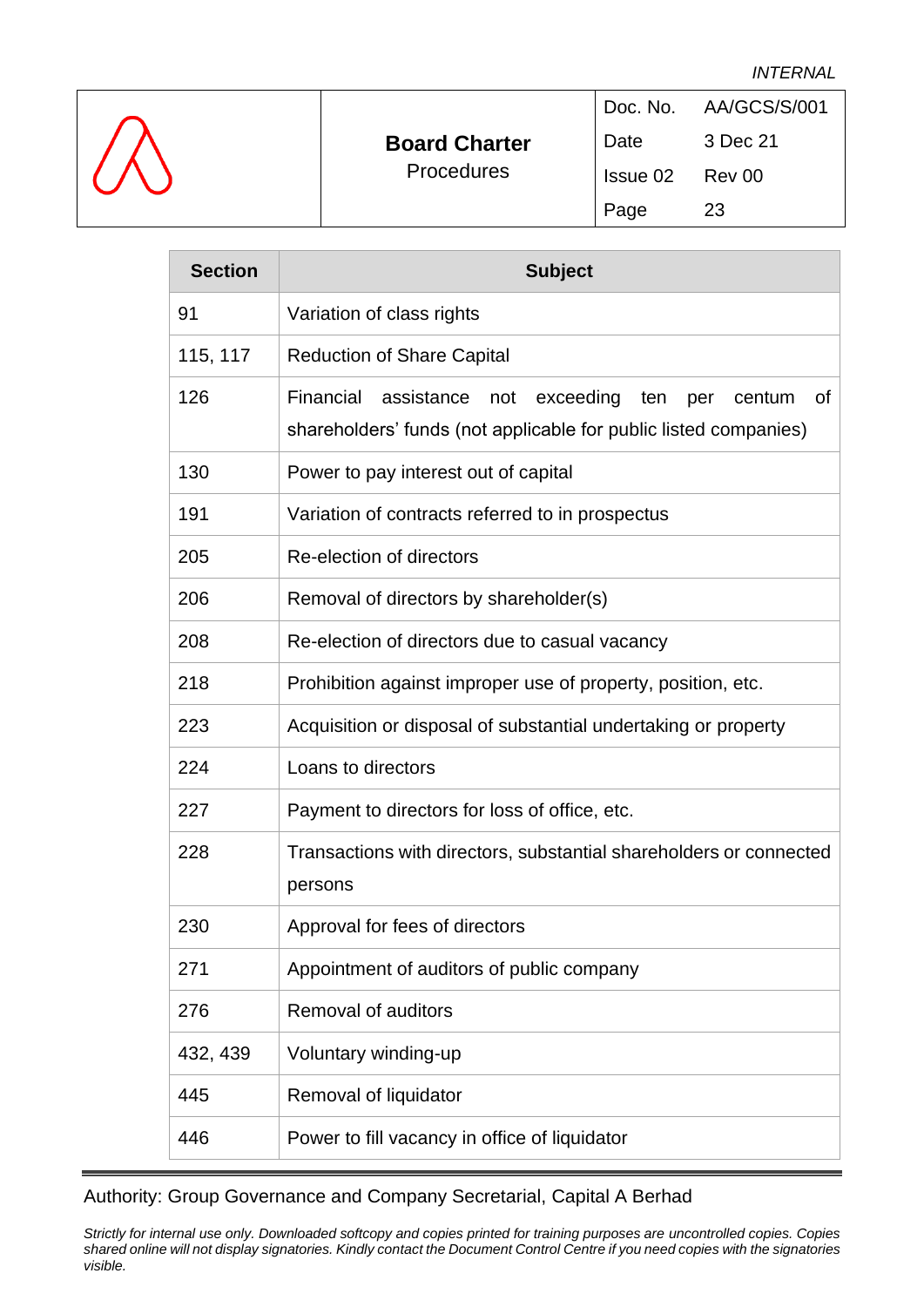|                  |                      |          | Doc. No. AA/GCS/S/001 |
|------------------|----------------------|----------|-----------------------|
| $\sqrt{\Lambda}$ | <b>Board Charter</b> | Date     | 3 Dec 21              |
|                  | Procedures           | Issue 02 | Rev 00                |
|                  |                      | Page     | 24                    |

#### b. **MMLR:**

| Paragraph | <b>Subject</b>                                                                                                                  |
|-----------|---------------------------------------------------------------------------------------------------------------------------------|
| 6.06      | Allotment of shares / other convertible securities to directors (Apply<br>to both Capital A and its subsidiaries)               |
| 6.44      | Share issuance scheme                                                                                                           |
| Paragraph | <b>Subject</b>                                                                                                                  |
| 8.21      | Material dilution of principal subsidiary (25% or more)                                                                         |
| 8.23      | Financial assistance to associated company or joint arrangement<br>exceeding 5% or more of the net tangible assets of the group |
| 10.07     | Transactions with percentage ratio of 25% or more                                                                               |
| 10.08     | Related party transactions with percentage ratio of 5% or more                                                                  |
| 10.13     | Diversification in operations carried out by a listed issuer                                                                    |

7.5 For purposes of clarity, in the event the authority for a matter is not stated in this Board Charter, the authority of the Board for that matter shall be as provided in the LOA of the Group. In the event of any conflict or inconsistency between the authority stipulated herein and any provision of the LOA within the Group, the authority for approval stipulated herein shall prevail, subject always to the provisions of the MMLR, CA and Constitution.

# <span id="page-27-0"></span>**8.0 DIRECTOR ACCESS TO MANAGEMENT AND INDEPENDENT ADVISORS**

8.1 Directors shall have access to the respective management personnel and, as necessary and appropriate, to Independent Advisors to keep themselves fully informed of the Group's affairs and to enable them to make sound business

Authority: Group Governance and Company Secretarial, Capital A Berhad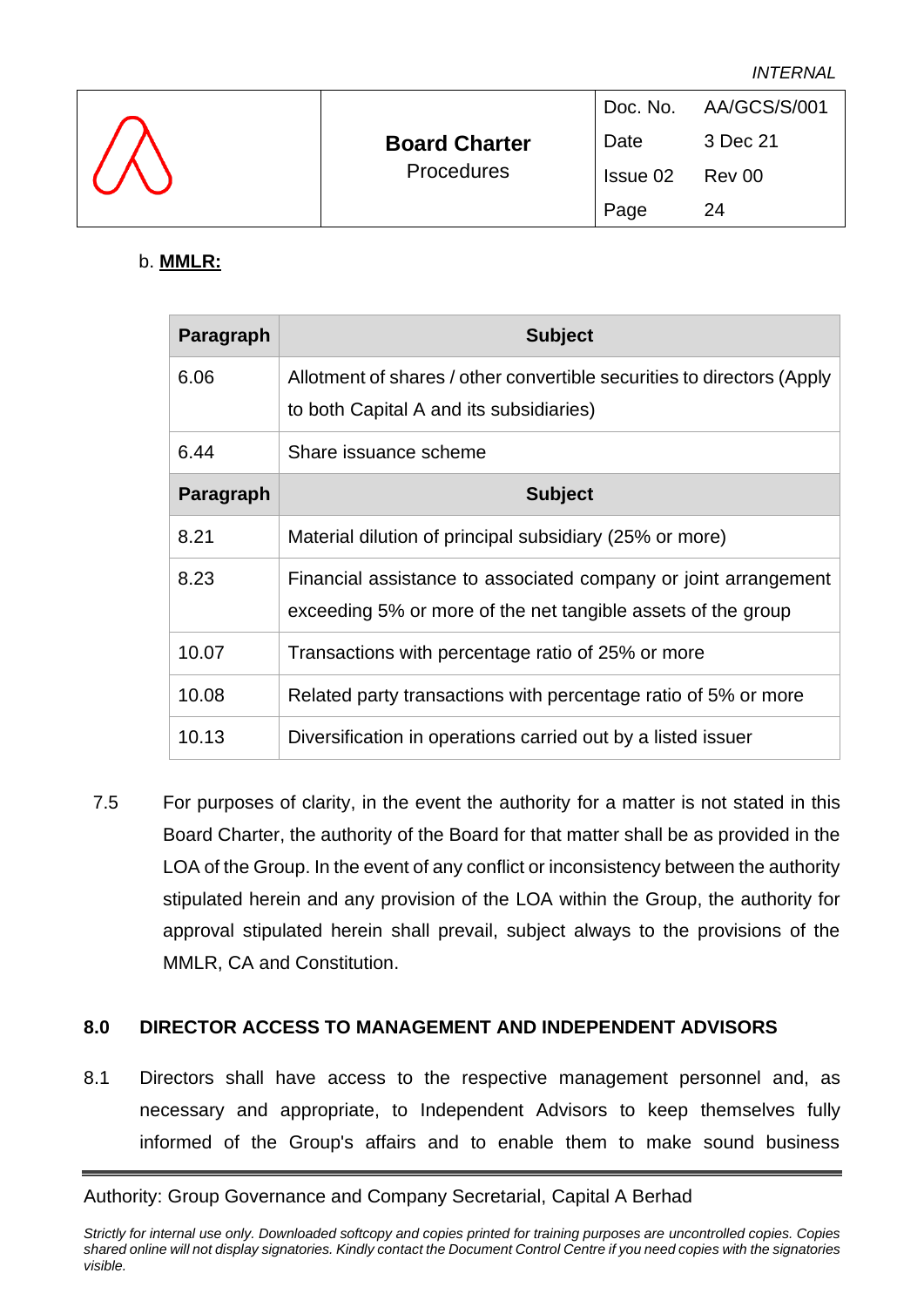|                    |                      |          | Doc. No. AA/GCS/S/001 |
|--------------------|----------------------|----------|-----------------------|
| $\sqrt{\triangle}$ | <b>Board Charter</b> | Date     | 3 Dec 21              |
|                    | Procedures           | Issue 02 | Rev 00                |
|                    |                      | Page     | 25                    |

judgements.

8.2 Directors shall have full and unrestricted access to the relevant information, records, properties and personnel of the Group in performing their duties.

#### <span id="page-28-0"></span>**9.0 DIVISION OF ROLES**

- 9.1 The Board may, from time to time, establish committees considered appropriate to assist in carrying out its duties and responsibilities.
- 9.2 The Board delegates certain functions to the committees to assist in the execution of its responsibilities. Some of these functions include, but are not limited to, those described in Table 9.0-1 below, and other roles and responsibilities of the committees are stipulated in the respective TORs.

| <b>Committee</b>        | <b>Description</b>                                                                                                                                                                                                                                                                                                                                                                                                                                              |
|-------------------------|-----------------------------------------------------------------------------------------------------------------------------------------------------------------------------------------------------------------------------------------------------------------------------------------------------------------------------------------------------------------------------------------------------------------------------------------------------------------|
| a. Audit Committee (AC) | i. The AC shall comprise at least three (03) NEDs,<br>a majority of whom shall be Independent<br>Directors. No alternate director shall be appointed<br>as a member of the AC.<br>ii. The Chairman of the AC shall report to the<br>Directors at Board meetings any salient matters<br>raised at AC meetings that require the Board's<br>notation, approval or decision, including, but not<br>limited to, financial reporting, internal controls,<br>and RPTs. |

**Table 9.0-1: Board Committees of Capital A**

# Authority: Group Governance and Company Secretarial, Capital A Berhad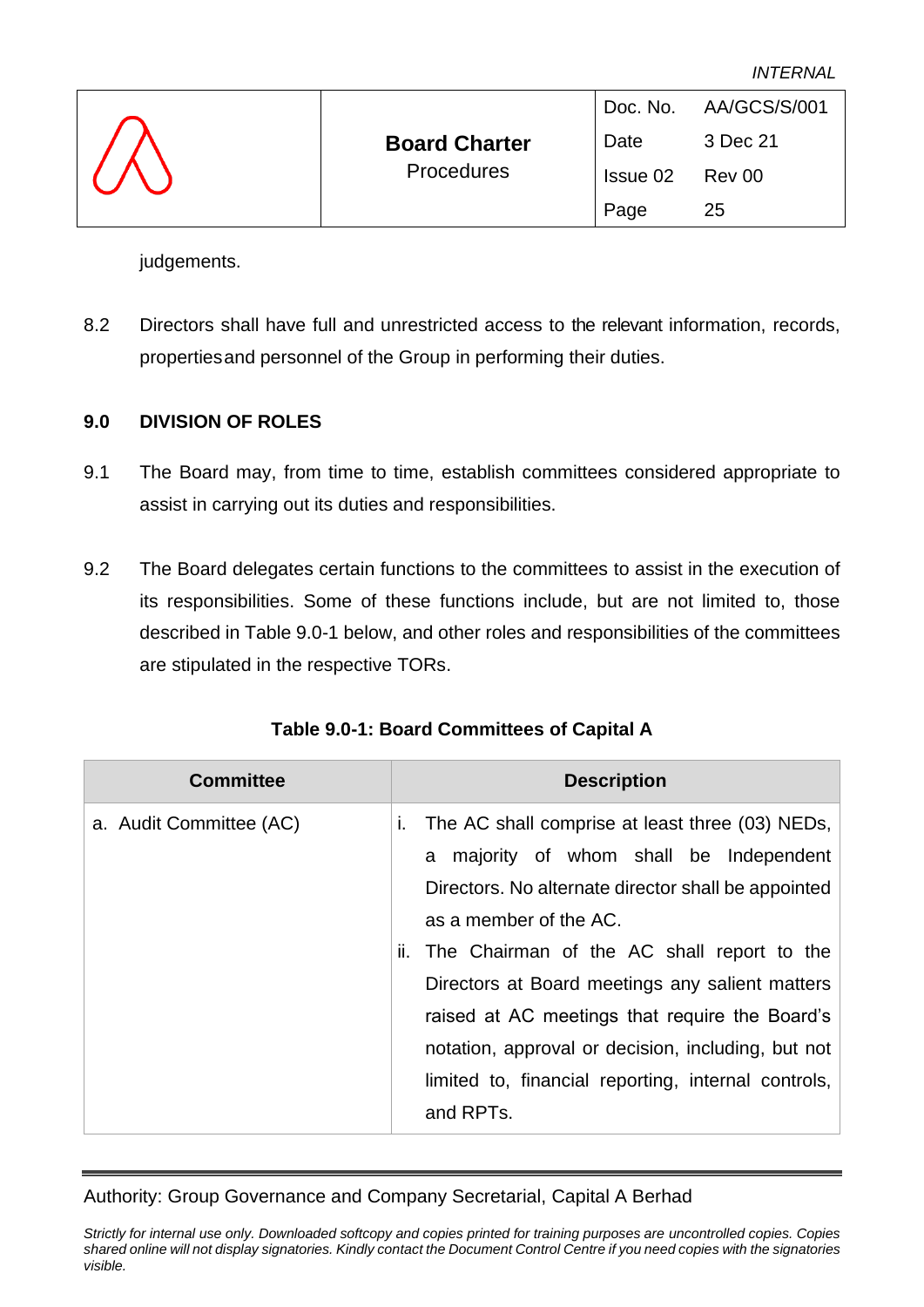|             |                      |          | Doc. No. AA/GCS/S/001 |
|-------------|----------------------|----------|-----------------------|
| $\bigwedge$ | <b>Board Charter</b> | Date     | 3 Dec 21              |
|             | Procedures           | Issue 02 | Rev 00                |
|             |                      | Page     | 26                    |

|                                |     | iii. The Board also empowers the AC to ensure<br>policies and procedures are in place to assess the<br>suitability, objectivity and independence of the |
|--------------------------------|-----|---------------------------------------------------------------------------------------------------------------------------------------------------------|
|                                |     | external auditor.                                                                                                                                       |
| b. Nomination and Remuneration | i.  | The NRC shall comprise at least three (03) NEDs,                                                                                                        |
| Committee (NRC)                |     | majority of whom shall be Independent<br>a                                                                                                              |
|                                |     | Directors, and is chaired by the SID.                                                                                                                   |
|                                | ii. | With regards to nomination, the Board delegates                                                                                                         |
|                                |     | to the NRC the responsibility of reviewing and                                                                                                          |
|                                |     | making recommendations on the nomination                                                                                                                |
|                                |     | policy, succession planning framework, talent                                                                                                           |
|                                |     | management, training programmes and any                                                                                                                 |
|                                |     | related<br>matters<br>for<br>Directors<br>and<br>Senior                                                                                                 |
|                                |     | Management of the Group, and to oversee                                                                                                                 |
|                                |     | succession planning.                                                                                                                                    |
|                                |     | iii. With respect to remuneration, the NRC is tasked                                                                                                    |
|                                |     | with providing a formal and transparent procedure                                                                                                       |
|                                |     | for developing a remuneration policy for the                                                                                                            |
|                                |     | Directors and Senior Management and ensuring                                                                                                            |
|                                |     | that compensation is competitive and consistent                                                                                                         |
|                                |     | with the Group's business strategy and long-term                                                                                                        |
|                                |     | objectives.                                                                                                                                             |
|                                |     | iv. The appointment of the Board and Senior                                                                                                             |
|                                |     | Management are based on objective criteria,                                                                                                             |
|                                |     | merit and with due regard for diversity in skills,                                                                                                      |
|                                |     | experience, age, gender, ethnicity as well as                                                                                                           |
|                                |     | cultural and religious background.                                                                                                                      |

# Authority: Group Governance and Company Secretarial, Capital A Berhad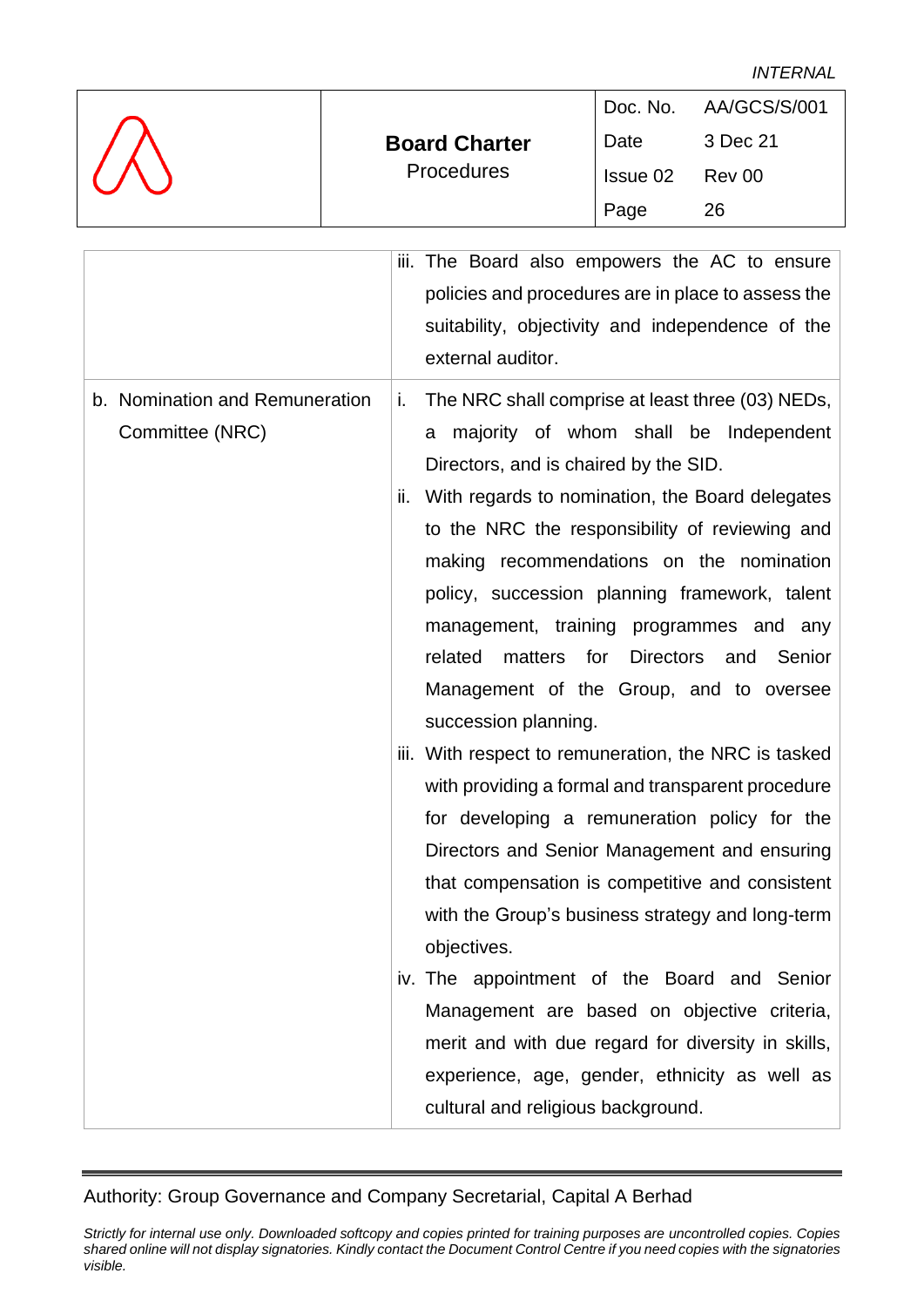|            |                      |          | Doc. No. AA/GCS/S/001 |
|------------|----------------------|----------|-----------------------|
| $\sqrt{ }$ | <b>Board Charter</b> | Date     | 3 Dec 21              |
|            | Procedures           | Issue 02 | Rev 00                |
|            |                      | Page     |                       |

|                                           |                                    | v. The Chairman of the NRC will report formally to<br>the Board of Capital A on the key aspects of the<br>proceedings at its meetings.                                                                                                                                                                                                                                                                                                                                                                                                                                                                                                                                           |
|-------------------------------------------|------------------------------------|----------------------------------------------------------------------------------------------------------------------------------------------------------------------------------------------------------------------------------------------------------------------------------------------------------------------------------------------------------------------------------------------------------------------------------------------------------------------------------------------------------------------------------------------------------------------------------------------------------------------------------------------------------------------------------|
| c. Sustainability<br>Management<br>(SRMC) | and<br>$Risk \mid i.$<br>Committee | The SRMC shall comprise at least three (03)<br>NEDs, a majority of whom shall be Independent<br>Directors.<br>The Board delegates the responsibility of<br>ii.<br>overseeing the risk management activities,<br>identifying significant risks and ensuring the<br>implementation of appropriate systems to<br>manage the overall risk exposure of the Group.<br>iii. The SRMC is also tasked with providing direction<br>on and overseeing the effective and efficient<br>implementation of sustainability strategies in<br>AirAsia.<br>iv. The Chairman of the SRMC will report formally to<br>the Board of Capital A on the key aspects of the<br>proceedings at its meetings. |

- 9.3 These committees are authorised by the Board to deal with and to deliberate on matters delegated to them within their authority. Although the Board has granted discretionary authority to these committees to deliberate and decide on certain operational matters, the ultimate responsibility for final decision on all matters lies with the Board.
- 9.4 There must also be a clear division of roles and responsibilities between the Board and management to ensure that there is a balance of power and authority.

Authority: Group Governance and Company Secretarial, Capital A Berhad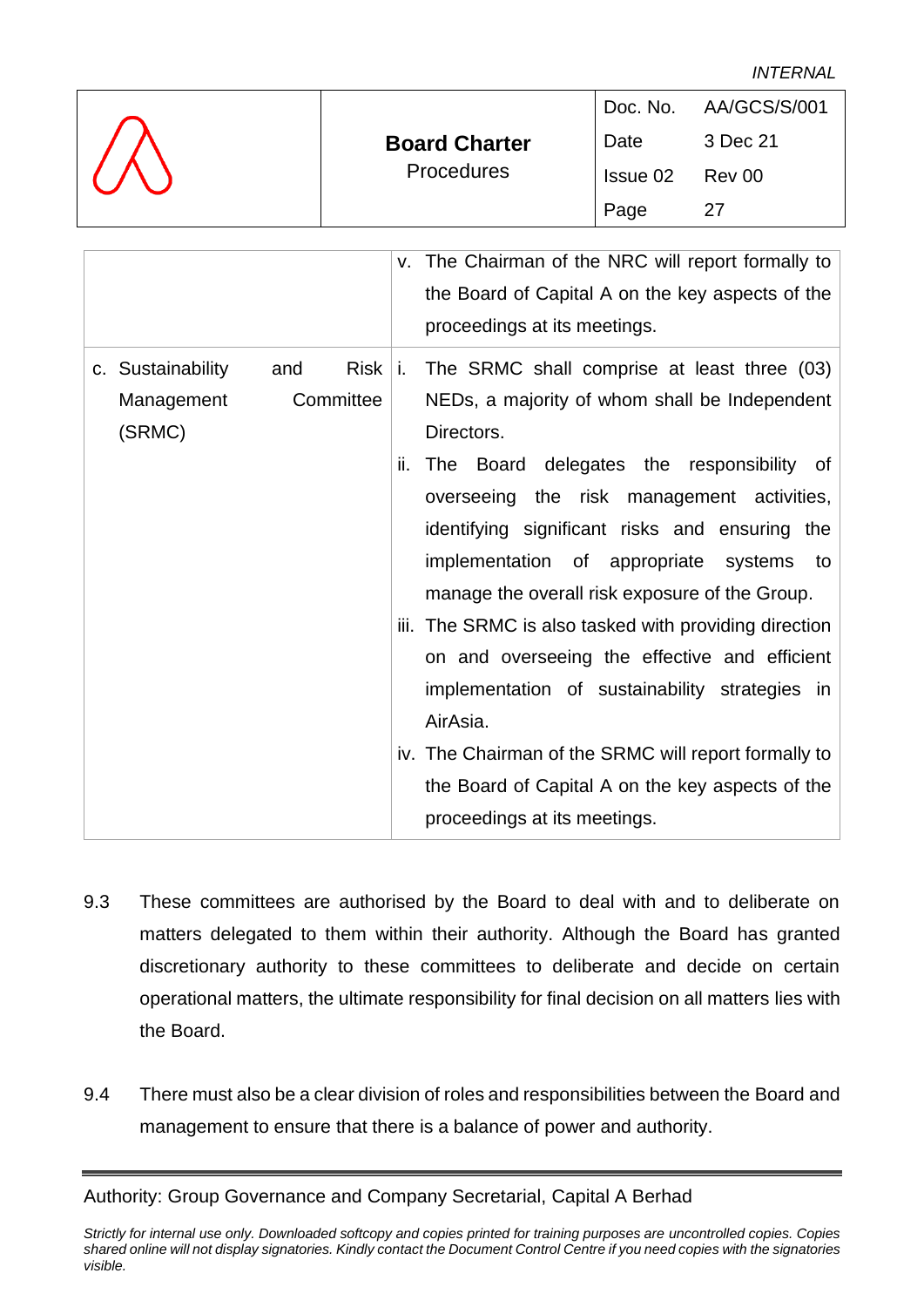|            |                      |          | Doc. No. AA/GCS/S/001 |
|------------|----------------------|----------|-----------------------|
|            | <b>Board Charter</b> | Date     | 3 Dec 21              |
| $\sqrt{2}$ | Procedures           | Issue 02 | <b>Rev 00</b>         |
|            |                      | Page     | 28                    |

9.5 The responsibilities of management are described below in Table 9.0-3:

# a. Planning  $\parallel$  i. Generate plans of action for immediate, short term, medium term and long-term periods b. Organising  $\parallel$  i. Organise the resources, particularly humanresources, in the best possible manner. ii. Assemble and coordinate financial, physical, information and other resources needed to achieve the Group's goals. c. Leading  $\vert$  i. Stimulate high performance by employees. ii. Communicate and coordinate with employees to lead and enthuse them to work effectively together to achieve the goals and targets of the Group. d. Controlling  $\parallel$  i. Set performance standards that indicate progresstowards longterm goals of the Group. ii. Evaluate the progress against the goals and targets of the Group and ensuring proper and timely execution of the same. iii. Periodically review, evaluate and monitor performance. e. Reporting  $\vert$  i. Provide reports periodically and/or in a timely manner to the relevant Boards for them to have reasonable grounds to make proper judgement on the financial position and business prospects of AirAsia on an ongoing basis. ii. Submit regular reports from the business and functional units (e.g. Finance, RMD, GIAD, PAC, GSD, etc.), wherever relevant or as and when required by the Board.

# **Table 9.0-3: Management Responsibilities**

Authority: Group Governance and Company Secretarial, Capital A Berhad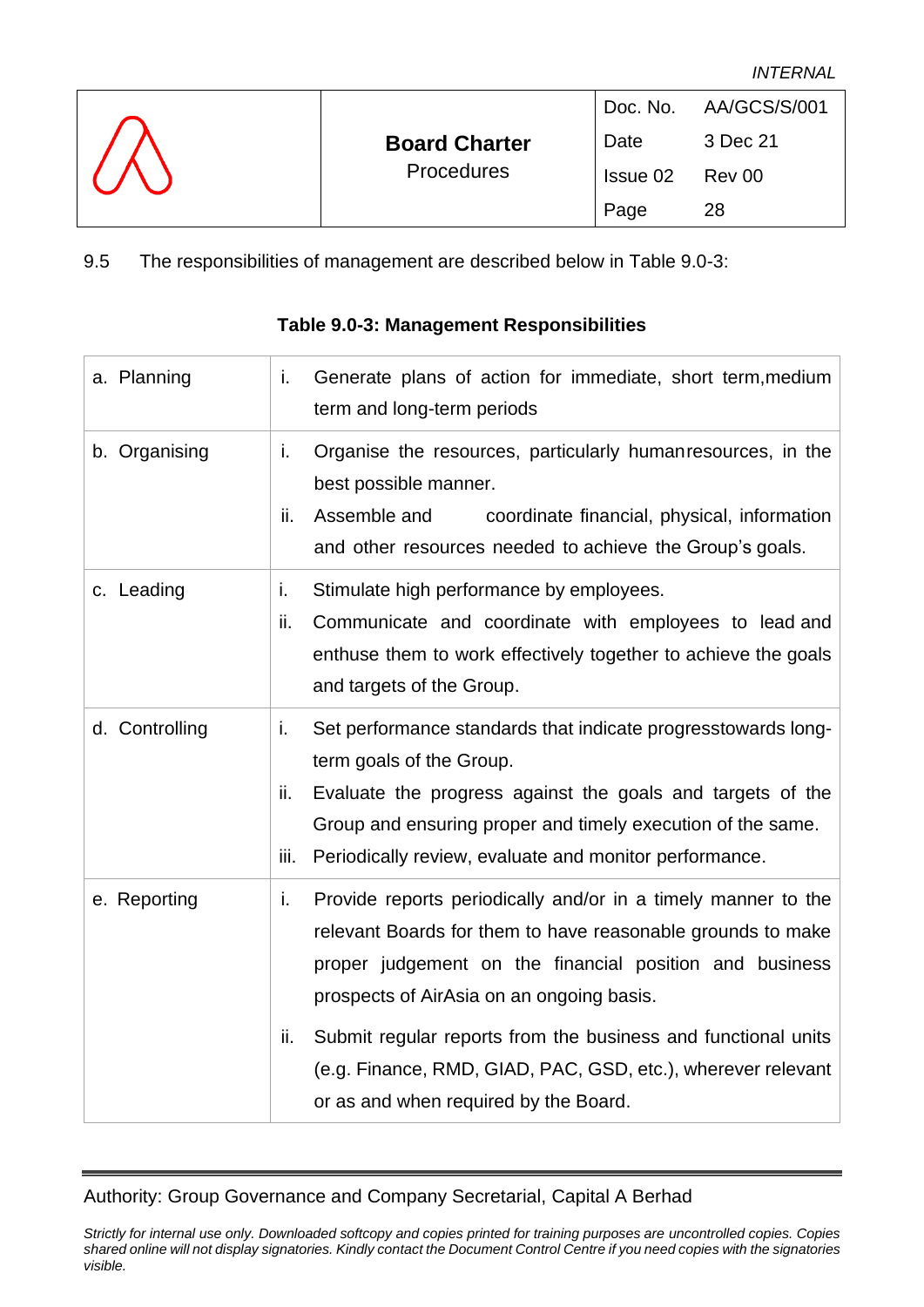|             |                      |          | Doc. No. AA/GCS/S/001 |
|-------------|----------------------|----------|-----------------------|
| $\bigwedge$ | <b>Board Charter</b> | Date     | 3 Dec 21              |
|             | <b>Procedures</b>    | Issue 02 | Rev 00                |
|             |                      | Page     | 29                    |

#### <span id="page-32-0"></span>**10.0 COMPOSITION OF THE BOARDS IN AIRASIA**

10.1 The Boards shall strive to achieve an optimum balance and dynamic mix of competencies and diverse skill sets amongst its Board members. For further information on this, kindly refer to the Board Diversity Policy (Doc. No.:AA/PPL/S/003).

#### <span id="page-32-1"></span>**11.0 BOARD MEMBERS OF CAPITAL A**

- 11.1 The re-appointment of members of the Board of Capital A shall be by rotation, in accordance with the Constitution of Capital A. All members of the Board shall be required to submit themselves for re-election at regular intervals of not more than three (03) years.
- 11.2 The re-appointment of members of the Board of Capital A shall take place annually at Capital A's Annual General Meeting, subject to shareholders' approval.
- 11.3 The Board shall comprise at least two (02) members and not more than twelve (12) members, as nominated by the NRC (unless otherwise determined by ordinary resolution). At least two (02) of the total Board members or one-third (1/3) of the Board (whichever is higher) must be Independent NEDs.
- 11.4 Each appointed Board member of Capital A shall hold office until the earlier of:
	- a. such time as the Board of Capital A determines to terminate his/her appointment; or
	- b. the Board member ceases to be a member of the Capital A Board.
- 11.5 The tenure of an Independent Director should not exceed a term limit of nine (09) years.
- 11.6 Upon completion of the nine (09) years, an Independent Director may continue to serve on the Board of Capital A as a Non-Independent Director.
- 11.7 If the Board of Capital A intends to retain an Independent Director for the tenth  $(10<sup>th</sup>)$ until the twelfth  $(12<sup>th</sup>)$  year, it should provide justification and seek annual shareholders' approval on the proposed re-appointment in a general meeting. Where

#### Authority: Group Governance and Company Secretarial, Capital A Berhad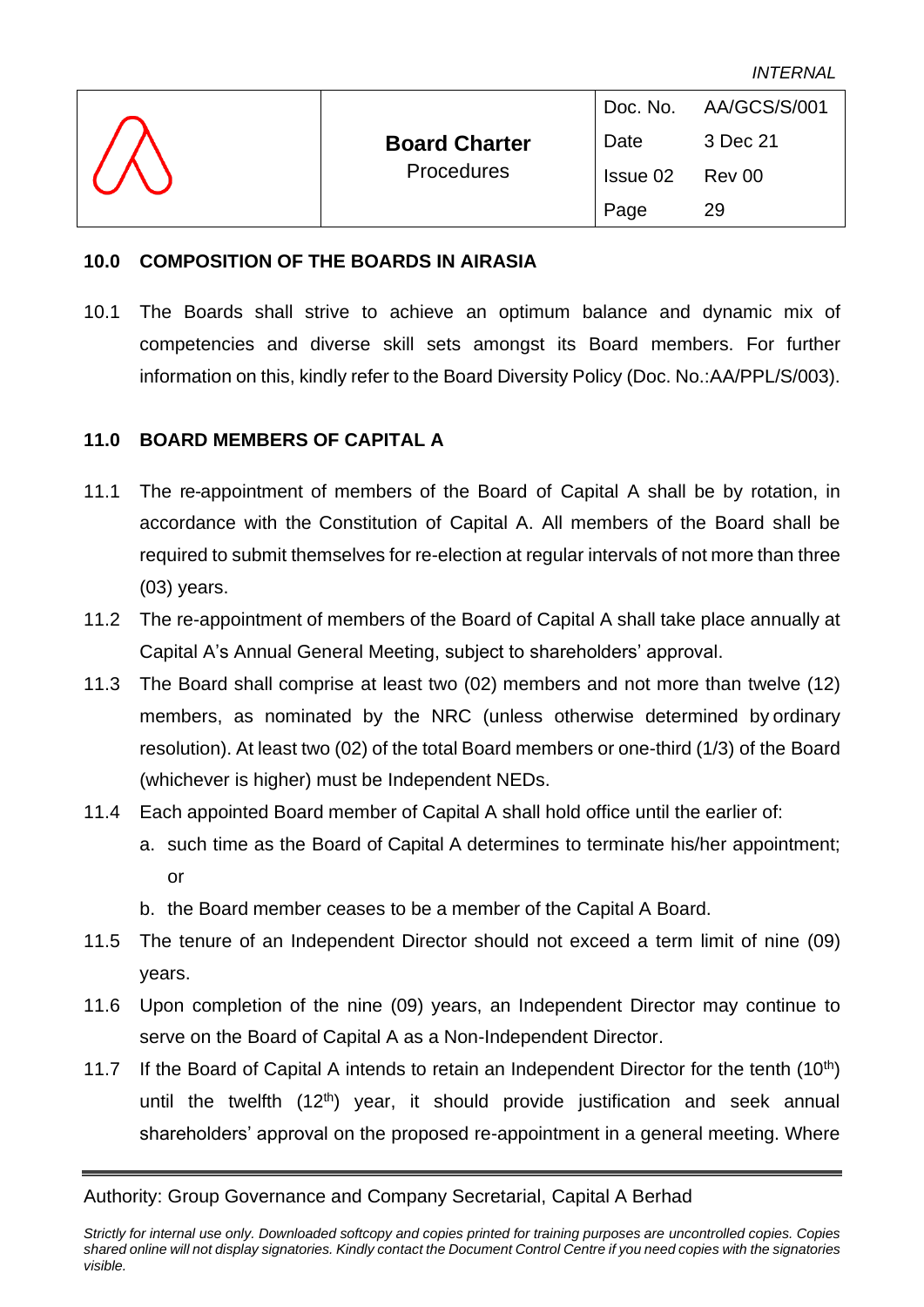|                  |                      |          | Doc. No. AA/GCS/S/001 |
|------------------|----------------------|----------|-----------------------|
| $\sqrt{\lambda}$ | <b>Board Charter</b> | Date     | 3 Dec 21              |
|                  | Procedures           | Issue 02 | <b>Rev 00</b>         |
|                  |                      | Page     | 30                    |

the Board of Capital A intends to re-appoint an Independent Director beyond the twelfth (12<sup>th</sup>) year, it should seek annual shareholders' approval at a general meeting through a two-tier voting process as stipulated in the Constitution of Capital A.

# <span id="page-33-0"></span>**12.0 LIMIT ON DIRECTORSHIPS OF CAPITAL A BOARD MEMBERS**

12.1 The limit on the number of directorships that may be held at any one time by any member of the Capital A Board is five (05) for any listed company, including the position on the Board of Capital A or such other requirement as may be prescribed by the MMLR.

#### <span id="page-33-1"></span>**13.0 CRITERIA FOR APPOINTMENT OF INDEPENDENT DIRECTORS**

- 13.1 The Board of Capital A has established a formal and transparent process whereby the NRC is responsible to:
	- a. identify candidates suitably qualified to become Board members of Capital A including Independent Directors; and
	- b. make recommendations to the Board of Capital A on the appointment of such individuals appointment by taking into consideration the competencies, commitment, contribution and performance of the potential candidates.
- 13.2 The NRC may also utilise independent sources (e.g. directors' registry, open advertisements or use independent search firms) to identify suitably qualified candidates.
- 13.3 The ultimate decision on the appointment, remuneration and benefits of the Board members including Independent Directors of Capital A shall be the responsibility of the Board of Capital A after considering the recommendations of the NRC.
- 13.4 The ultimate decision on the appointment of the Board members including Independent Directors to the Board of the subsidiaries shall be delegated to the Board of the respective subsidiaries, with the exception that the remuneration and benefits

#### Authority: Group Governance and Company Secretarial, Capital A Berhad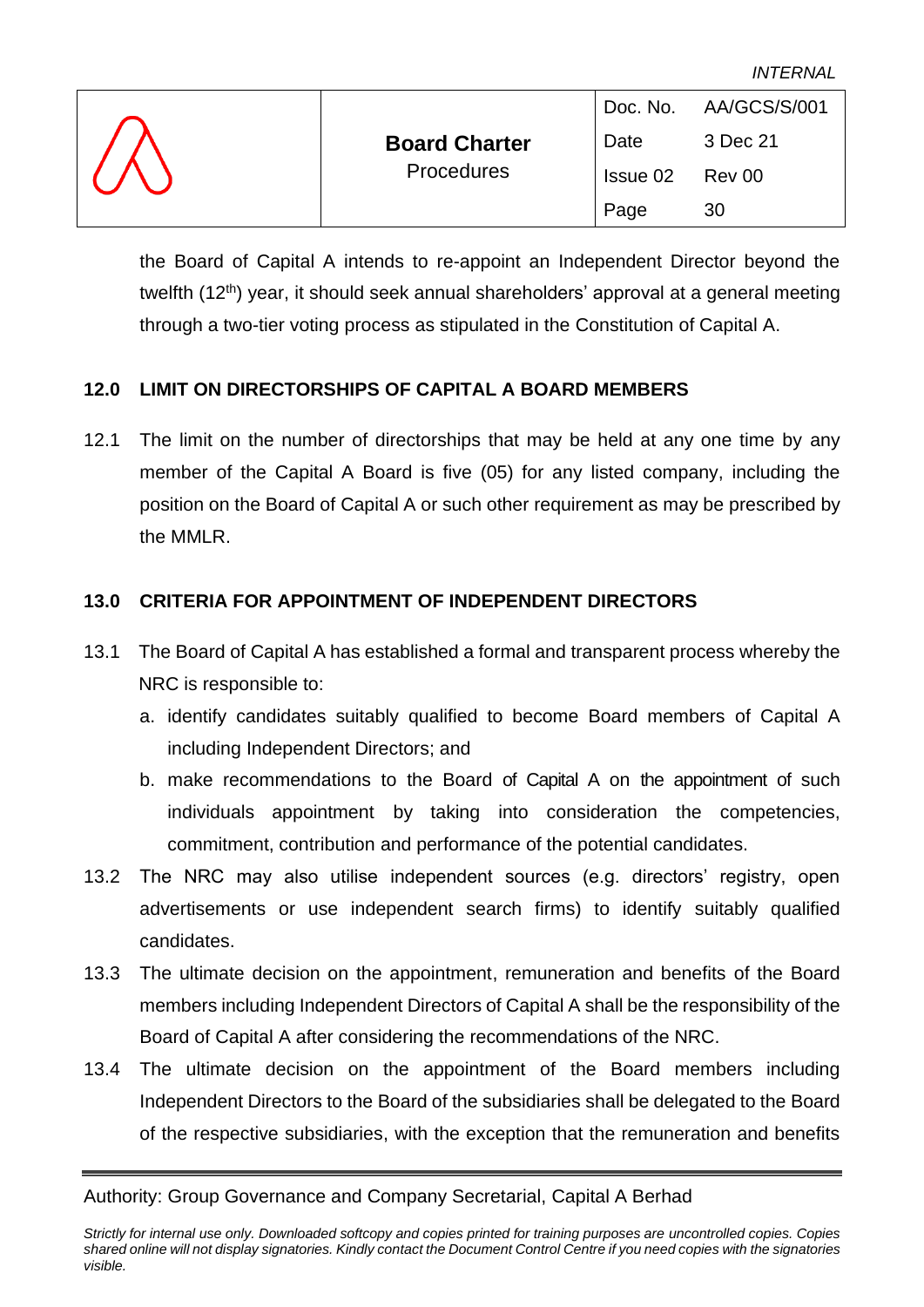|           |                      |          | Doc. No. AA/GCS/S/001 |
|-----------|----------------------|----------|-----------------------|
|           | <b>Board Charter</b> | Date     | 3 Dec 21              |
| $\Lambda$ | Procedures           | Issue 02 | Rev 00                |
|           |                      | Page     | 31                    |

of such Board members shall be recommended by the NRC and approved by the Board of Capital A. The NRC should be updated periodically on any changes to the Board of the subsidiaries.

# <span id="page-34-0"></span>**14.0 CONSULTATION PRIOR TO EXTERNAL APPOINTMENTS**

- 14.1 The Boards value the experience and perspective that the NEDs gain from their service in the Boards of other companies, organisations or associations. However, NEDs should first consult the Chairman of the respective Board(s) in which they hold office within AirAsia prior to the acceptance of any relevant external appointments such as directorship of listed companies, organisations or other associations.
- 14.2 In any event, such commitments should not:
	- a. cause a conflict of interest for the Director;
	- b. affect the Director's independence;
	- c. have potential reputational consequence to the Group; and / or
	- d. place demands on the Director's time that could hinder their ability to attend Board meetings and discharge their responsibilities to AirAsia.

#### <span id="page-34-1"></span>**15.0 REMUNERATION**

- 15.1 The Board of Capital A has established a formal and transparent process for approving the remuneration of the Directors and Senior Management.
- 15.2 The NRC is responsible of reviewing the remuneration policies that support AirAsia's shareholder values and long-term success. The NRC is also responsible of making recommendations on other matters, including, but not limited to:
	- a. Directors' fees;
	- b. salaries;
	- c. allowances;

# Authority: Group Governance and Company Secretarial, Capital A Berhad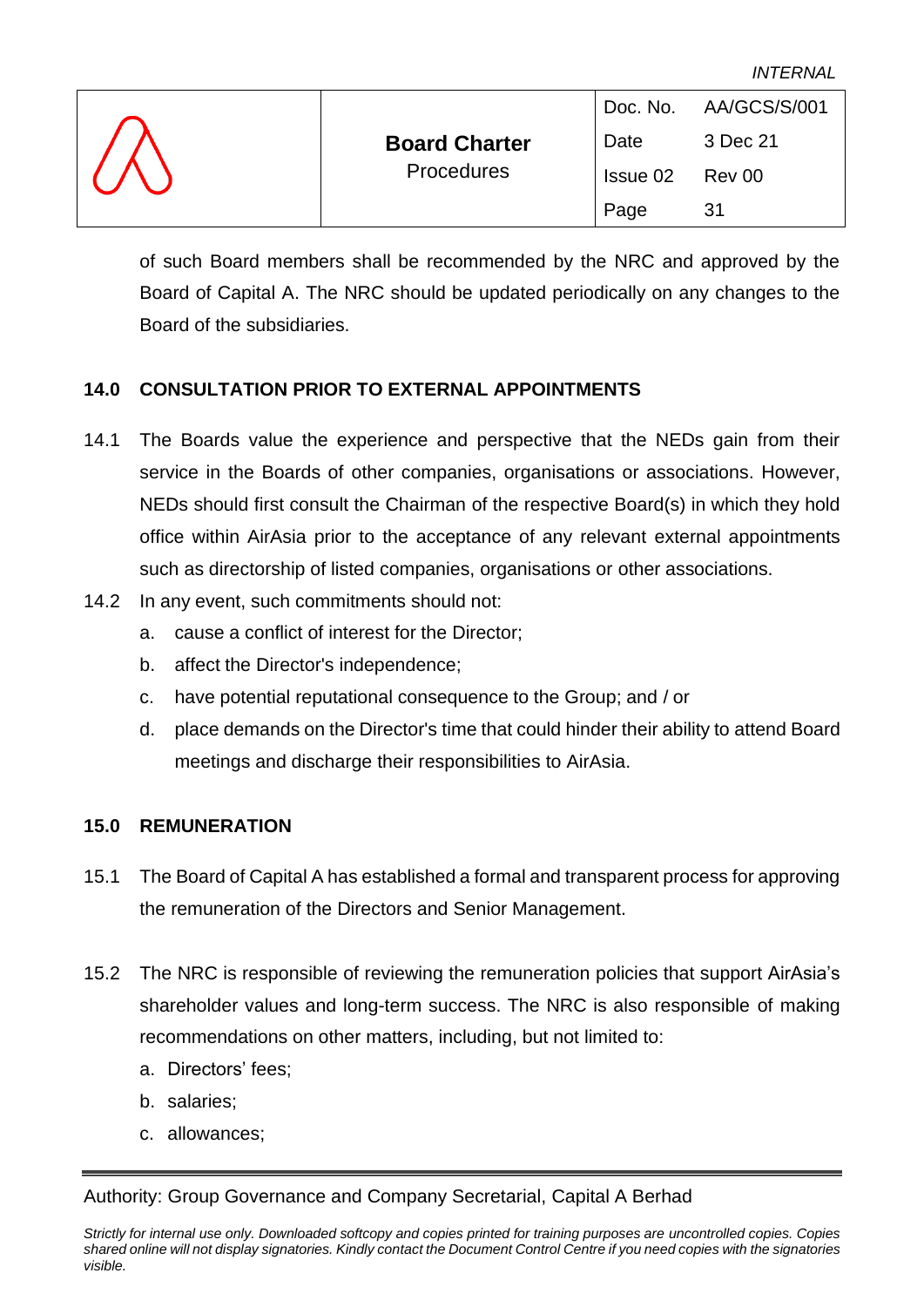| <b>INTERNAL</b> |  |
|-----------------|--|
|-----------------|--|

|                  |                      |          | Doc. No. AA/GCS/S/001 |
|------------------|----------------------|----------|-----------------------|
| $\sqrt{\Lambda}$ | <b>Board Charter</b> | Date     | 3 Dec 21              |
|                  | <b>Procedures</b>    | Issue 02 | Rev 00                |
|                  |                      | Page     | 32                    |

- d. bonuses;
- e. share options; and
- f. benefits-in-kind.
- 15.3 The NRC shall ensure that compensation is consistent with AirAsia's business strategy and long-term objectives, including, but not limited to:
	- a. attracting and retaining Directors and Senior Management of requisite quality who can increase productivity and profitability in the long run;
	- b. motivating and creating incentives for the Directors and Senior Management to perform at their best; and
	- c. focusing attention on the achievement of the Group's desired goals and objectives.

# <span id="page-35-0"></span>**16.0 QUORUM FOR BOARD MEETINGS**

- 16.1 The quorum for Board meetings of Capital A shall be two (02) members, of whom one (01) must be an Independent Director, at the time when the meeting proceeds to business and for the other companies in the Group would be as stipulated in their respective Constitution.
- 16.2 A duly convened meeting of a Board at which a quorum is present shall be competent to exercise all or any of the authorities, powers and discretion vested in or exercisable by the Board.

# <span id="page-35-1"></span>**17.0 FREQUENCY OF BOARD MEETINGS**

- 17.1 The Board of Capital A shall meet not less than once every three (03) months and for the other companies in the Group would be as stipulated in their respective Constitution.
- 17.2 Meetings of the Board shall be called by a Director or Company Secretary of the Board in accordance with the Constitution of the respective companies or at the request of

Authority: Group Governance and Company Secretarial, Capital A Berhad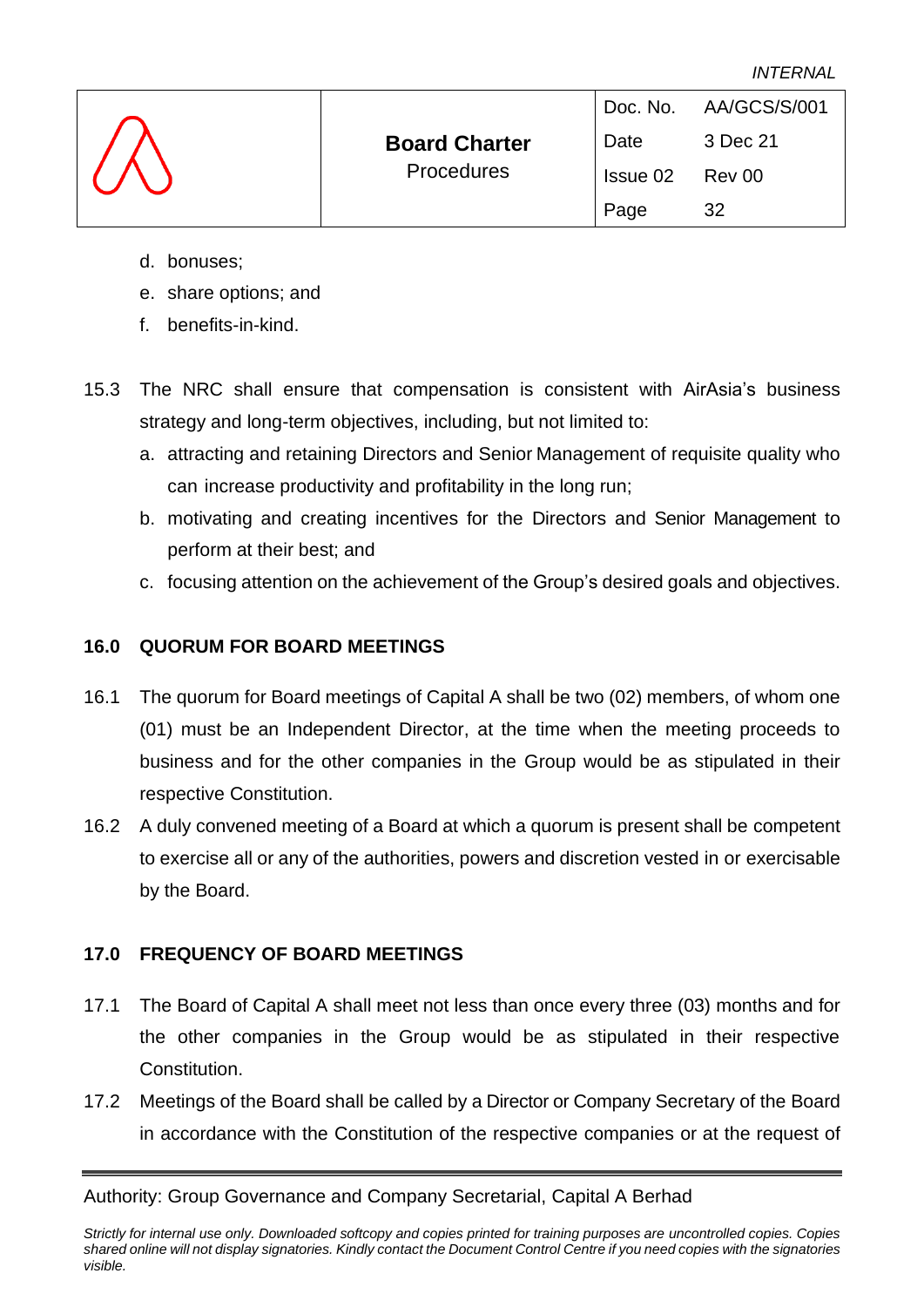| <b>INTERNAL</b> |
|-----------------|
|-----------------|

|                  |                      |          | Doc. No. AA/GCS/S/001 |
|------------------|----------------------|----------|-----------------------|
| $\sqrt{\Lambda}$ | <b>Board Charter</b> | Date     | 3 Dec 21              |
|                  | <b>Procedures</b>    | Issue 02 | Rev 00                |
|                  |                      | Page     | 33                    |

the Chairman or GCEO or CEO.

- 17.3 Unless otherwise agreed, notice for each meeting confirming the venue, time, date and agenda items to be discussed shall be forwarded to each member of the Board no later than seven (07) calendar days before the date of the meeting.
- 17.4 Reasonable time should be given for Board members and other attendees (as appropriate) to review and consider all relevant papers and materials prior to the Board meeting.
- 17.5 Refer to the SOP on Papers to the Board and its Committees (Doc. No.: MAA/LGL/S/003) for more details.
- 17.6 Each member of the Board is entitled to one (01) vote in deciding the matters deliberated in the meeting. The decision that gained the majority votes of the Board shall be the decision of the Board, subject to the relevant provisions in the Constitution.
- 17.7 In the event of an equality of votes, the Chairman of the Board shall be entitled to a second or casting vote, subject to the relevant provisions in the Constitution.
- 17.8 The Chairman shall not have a casting vote if there are only two (02) Directors (being competent to vote) forming the quorum of a meeting.

# <span id="page-36-0"></span>**18.0 ATTENDANCE**

- 18.1 The GCEO, respective Presidents/CEOs (where the GCEO/CEO is not an ED), Group CFO and respective CFOs shall, where required by the Board, be invited to attend the meetings and assist in the deliberations and resolution of matters raised thereat.
- 18.2 Where their expertise are required, any relevant officers within AirAsia or any external professionals may also be invited to attend the Board meetings, at the discretion of the respective Chairmen and/or Board members.

Authority: Group Governance and Company Secretarial, Capital A Berhad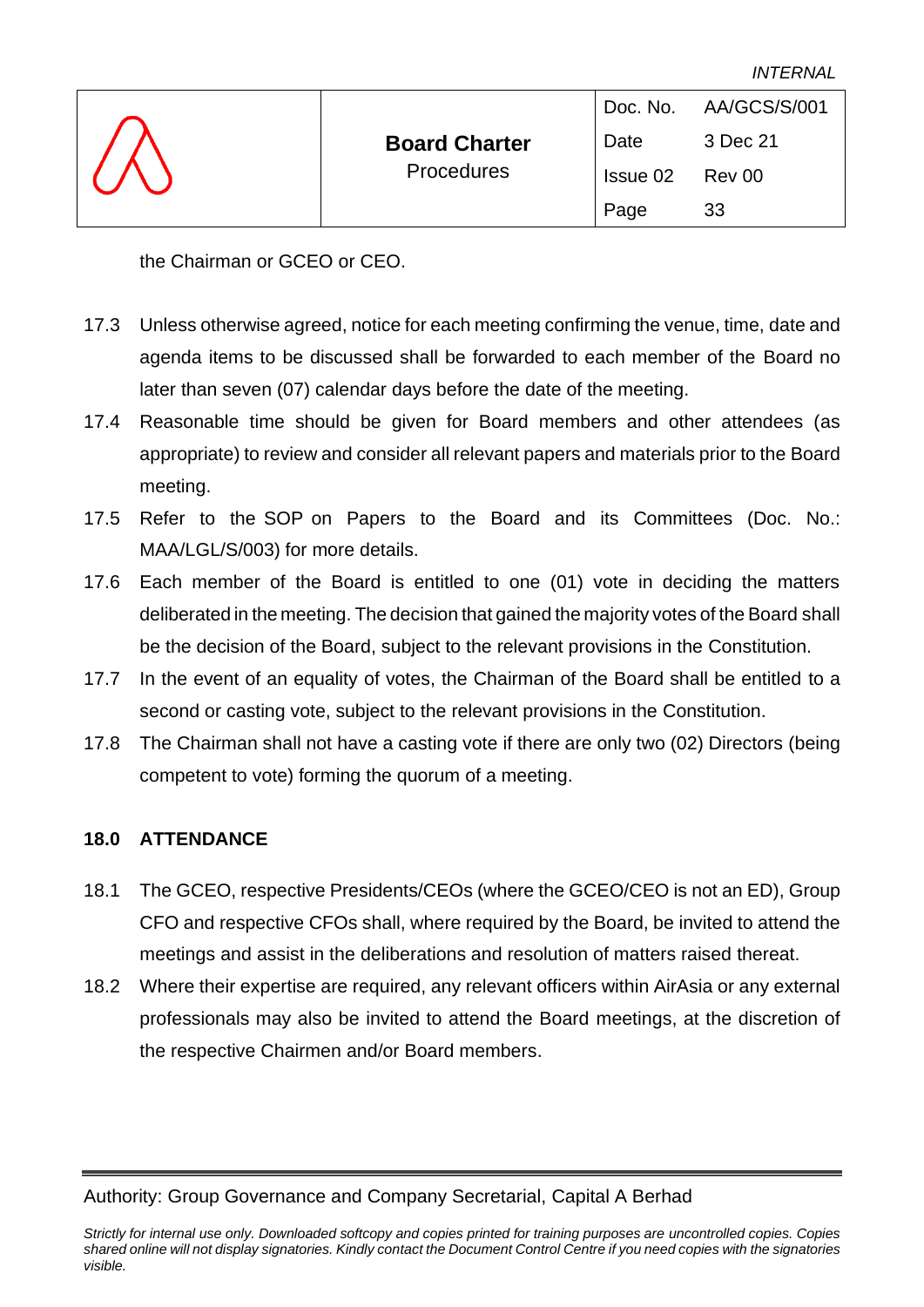|                  |                      |          | Doc. No. AA/GCS/S/001 |
|------------------|----------------------|----------|-----------------------|
| $\sqrt{\Lambda}$ | <b>Board Charter</b> | Date     | 3 Dec 21              |
|                  | <b>Procedures</b>    | Issue 02 | <b>Rev 00</b>         |
|                  |                      | Page     | 34                    |

#### <span id="page-37-0"></span>**19.0 APPROVAL OF MINUTES/RESOLUTIONS**

- 19.1 Minutes and resolutions of the Board shall be valid and effectual if approved/signed done by a majority of the Directors entitled to receive notice of a Board meeting or vote thereat, subject to the relevant provisions in the Constitution.
- 19.2 The Company Secretary shall minute the proceedings and resolutions of all Board and/or committee meetings, including the names of those present and in attendance.

#### <span id="page-37-1"></span>**20.0 DIRECTORS' WRITTEN RESOLUTION**

- 20.1 A resolution in writing signed by majority of the Directors shall be valid and effectual as if it had been passed at a meeting of the Directors duly called and constituted, subject to the relevant provisions in the Constitution.
- 20.2 Any such resolution may consist of several documents in like form, each signed by one (01) or more Directors, subject to the relevant provisions in the Constitution.
- 20.3 A signed Directors' Written Resolution transmitted by facsimile (fax) or any other electronic means shall be deemed to be an original, subject to the relevant provisions in the Constitution.
- 20.4 All such resolutions shall be described as "Directors' Written Resolution" and shall be forwarded or otherwise delivered to the Company Secretary without delay and shall be recorded by the Company Secretary in the Minutes Book.

# <span id="page-37-2"></span>**21.0 COMPANY SECRETARY**

- 21.1 The appointment and removal of the Company Secretary is a matter for the Board as a whole.
- 21.2 The Board recognises the fact that the Company Secretary should be qualified and capable of carrying out the duties required.
- 21.3 The office of the Company Secretary shall be vacated if the Company Secretary

Authority: Group Governance and Company Secretarial, Capital A Berhad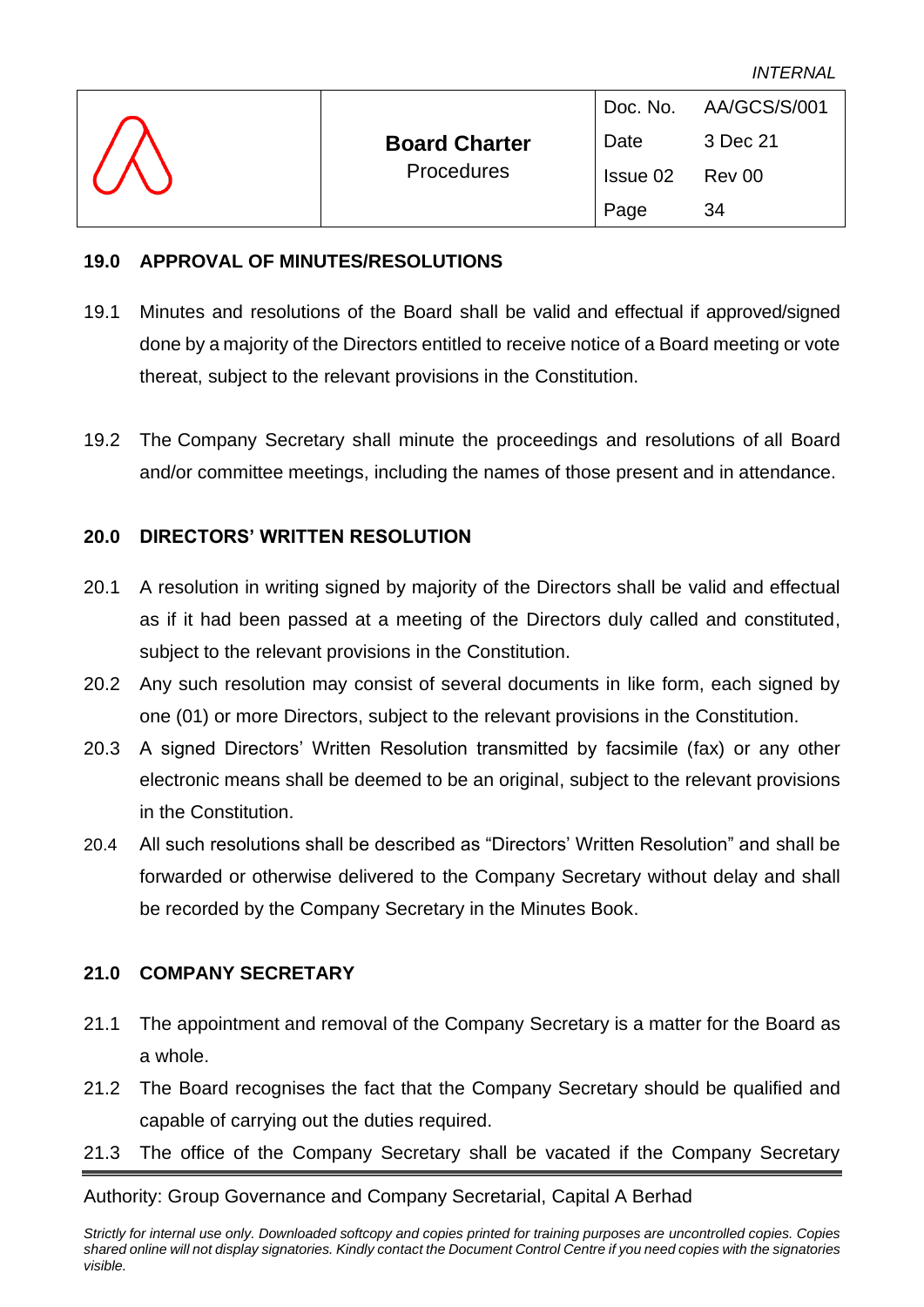| <b>INTERNAL</b> |
|-----------------|
|-----------------|

|                  |                      |          | Doc. No. AA/GCS/S/001 |
|------------------|----------------------|----------|-----------------------|
| $\sqrt{\lambda}$ | <b>Board Charter</b> | Date     | 3 Dec 21              |
|                  | <b>Procedures</b>    | Issue 02 | Rev 00                |
|                  |                      | Page     | 35                    |

resigns by leaving a notice in writing to the company at its registered office. Where a Company Secretary gives notice of resignation to the Directors, the Company Secretary shall cease to act as Company Secretary with immediate effect or on the date specified in such notice (as the case may be).

- 21.4 The roles of the Company Secretary shall include but are not limited to the following:
	- a. manage all Board and/or committee meeting logistics;
	- b. attend and record minutes of all Board and/or committee meetings;
	- c. facilitate Board communications;
	- d. advise the Boards on its roles and responsibilities;
	- e. facilitate the orientation of new Directors and assist a Director in training and development;
	- f. advise the Board on corporate disclosures and compliance with the Constitution, MMLR, CA, MCCG, company and securities regulations and other applicable laws;
	- g. manage processes pertaining to general meetings/meetings of shareholders;
	- h. monitor corporate governance developments and assist the Board in applying relevant governance practices to meet the Board's needs and stakeholders' expectations; and
	- i. serve as a focal point for stakeholders' communication and engagement on corporate governance issues.

# <span id="page-38-0"></span>**22.0 CODE OF CONDUCT**

- 22.1 The Directors are to maintain the highest degree of integrity and professionalism while promoting transparency and accountability in their actions.
- 22.2 AirAsia has in place a Code of Conduct and Ethics (Doc. No.: AA/PPL/S/004) establishing standards of ethical conduct for Directors, employees and, where applicable, counterparts and business partners of AirAsia.

Authority: Group Governance and Company Secretarial, Capital A Berhad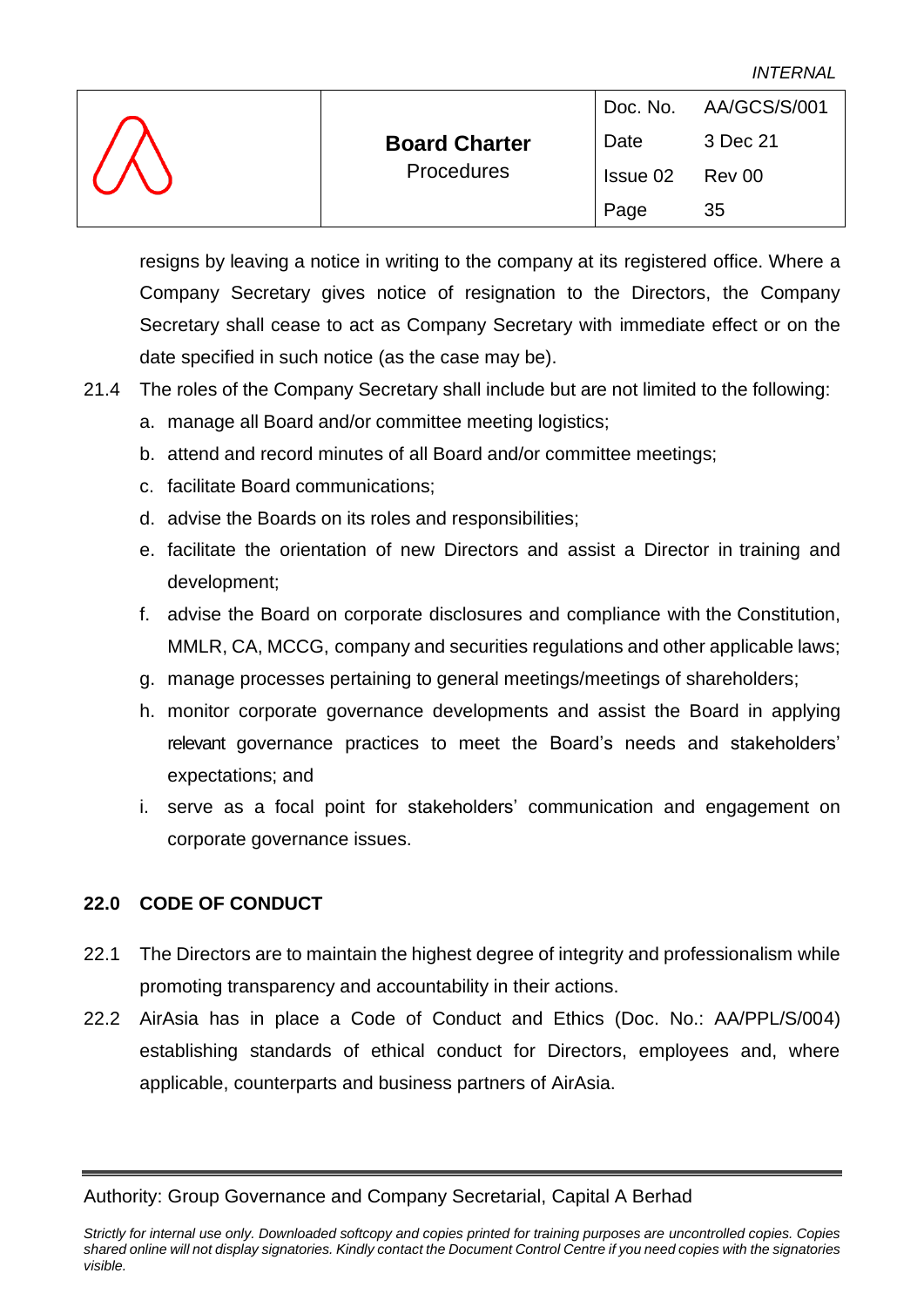| $\sqrt{\lambda}$ |                                    |          | Doc. No. AA/GCS/S/001 |
|------------------|------------------------------------|----------|-----------------------|
|                  | <b>Board Charter</b><br>Procedures | Date     | 3 Dec 21              |
|                  |                                    | Issue 02 | Rev 00                |
|                  |                                    | Page     | 36                    |

#### <span id="page-39-0"></span>**23.0 NEW DIRECTOR ORIENTATION AND CONTINUOUS EDUCATION**

- 23.1 The Company Secretary undertakes the role as the coordinator to manage and coordinate the Directors' seminars and training requirements, which include the MAP for newly appointed Directors on the Board of Capital A, pursuant to the MMLR.
- 23.2 The Board should, on a continuing basis, evaluate and determine the training needs of each Director particularly on relevant new law, regulations and essential practices for effective corporate governance and risk management to enable the Directors to effectively discharge their duties.

#### <span id="page-39-1"></span>**24.0 REVIEW OF THE BOARD CHARTER**

- 24.1 The Board Charter shall be periodically reviewed by the Capital A Board or as and when required:
	- a. to ensure its relevance in assisting the Board to discharge its duties with the changes in corporate laws and regulations that may arise from time to time;and
	- b. to remain consistent with the Board's objectives and responsibilities.

# <span id="page-39-2"></span>**25.0 PERFORMANCE MEASURES AND NON-CONFORMANCE CRITERIA**

| <b>Activity</b>                | <b>KPI</b>                                                                                                                                                                                                |
|--------------------------------|-----------------------------------------------------------------------------------------------------------------------------------------------------------------------------------------------------------|
| Board Composition of Capital A | At least two (02) members and not more than<br>twelve (12) members.<br>At least two (02) of the total Board members or<br>one-third (1/3) of the Board (whichever is higher)<br>must be Independent NEDs. |

Authority: Group Governance and Company Secretarial, Capital A Berhad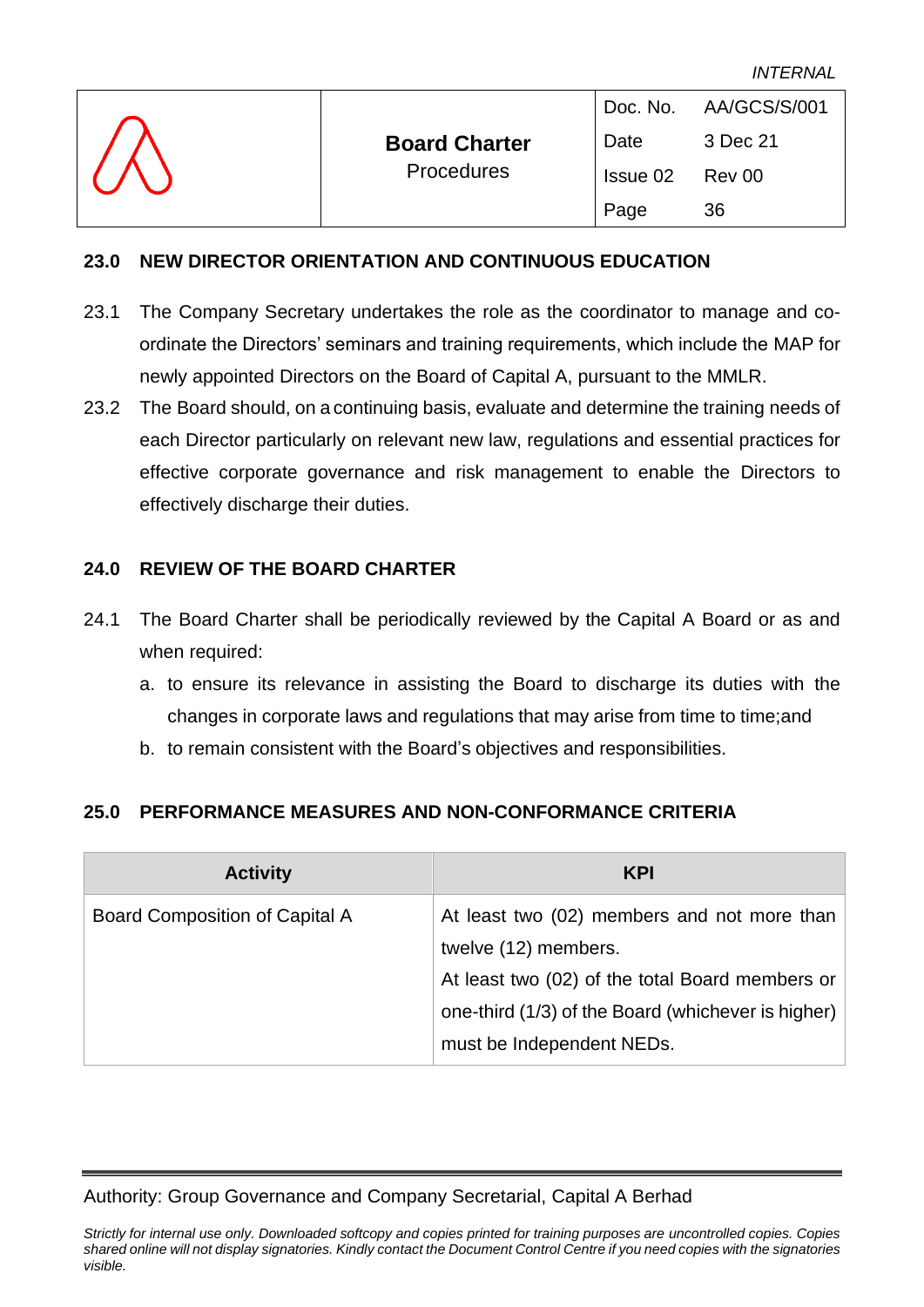|                      |                                           |          | Doc. No. AA/GCS/S/001 |
|----------------------|-------------------------------------------|----------|-----------------------|
| $\sqrt{\mathcal{N}}$ | <b>Board Charter</b><br><b>Procedures</b> | Date     | 3 Dec 21              |
|                      |                                           | Issue 02 | Rev 00                |
|                      |                                           | Page     | 37                    |

| Tenure as a Board member                                                                           | Not more than three (03) years, subject to<br>retirement by rotation and re-election, and<br>pursuant to the Constitution.      |
|----------------------------------------------------------------------------------------------------|---------------------------------------------------------------------------------------------------------------------------------|
| Tenure of an Independent Director of<br>Capital A                                                  | Not more than a cumulative term of nine (09)<br>years, subject to the Constitution.                                             |
| The limit on the number of directorships<br>that may be held by a Director at any<br>one time      | Five (05) for any listed company.                                                                                               |
| Frequency of Board meetings                                                                        | Not less than once every three (03) months.                                                                                     |
| Quorum for Board meetings                                                                          | Attendance by three (03) members, of whom<br>one (01) must be independent at the time when<br>the meeting proceeds to business. |
| <b>Board evaluation</b>                                                                            | Once a year.                                                                                                                    |
| Notice for each meeting confirming the<br>venue, time, date and agenda of items to<br>be discussed | Forwarded to each member of the Board no later<br>than seven (07) calendar days before the date of<br>the meeting.              |
| Approval of minutes and resolution                                                                 | By majority, subject to the Constitution.                                                                                       |

# <span id="page-40-0"></span>**26.0 LIST OF RECORDS**

| <b>Form Name</b> | <b>Form Number</b> | <b>Owner</b> |
|------------------|--------------------|--------------|
| n/a              |                    |              |
|                  |                    |              |

# Authority: Group Governance and Company Secretarial, Capital A Berhad